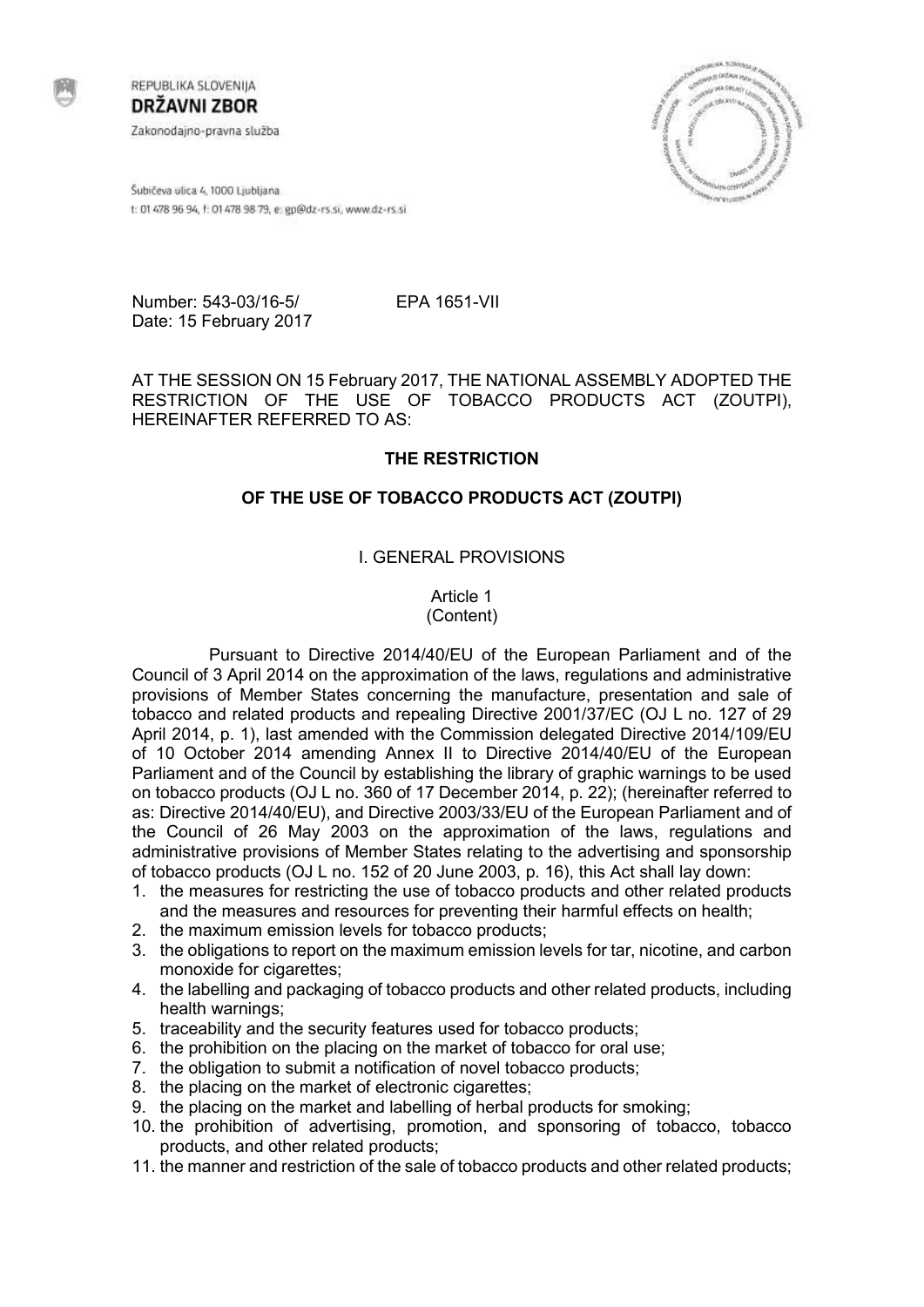12. the prohibition of smoking and the use of tobacco products and related products in closed public spaces and work premises.

### Article 2

### (Procedure for providing information)

This Act shall be adopted taking into consideration the procedure for providing information pursuant to Directive (EU) 2015/1535 of the European Parliament and of the Council of 9 September 2015 laying down a procedure for the provision of information in the field of technical regulations and of rules on information society services (OJ L no. 241 of 17 September 2015, p. 1).

# Article 3

## (Definition of terms)

The terms used in this Act shall have the following meanings:

- 1. Flavouring is an additive that imparts smell and/or taste.
- 2. A substantial change of circumstances shall be an increase in sales volumes by product category by at least 10% in at least five Member States of the European Union (hereinafter: the EU) based on sales data submitted in accordance with paragraph nine of Article 9 of this Act or an increase of the level of prevalence of use in the under 25 years of age consumer group (hereinafter: consumers) by at least five percentage points in at least five EU Member States for the respective product category based on the Special Eurobarometer 385 report of May 2012 or equivalent prevalence studies; in any case, a substantial change of circumstances is deemed not to have occurred if the sales volume of the product category at retail level does not exceed 2.5% of total sales of tobacco products at the EU level.
- 3. A smokeless tobacco product shall be a tobacco product not involving a combustion process, including chewing tobacco, nasal tobacco and tobacco for oral use.
- 4. A cigar shall be a roll of tobacco that can be consumed by a combustion process and is further defined in Article 83 of the Excise Duty Act (Official Gazette of the Republic of Slovenia [Uradni list RS], no. 47/16, hereinafter: Excise Duty Act).
- 5. A cigarette shall be a roll of tobacco that can be consumed via a combustion process and is further defined in Article 83 of the Excise Duty Act.
- 6. A cigarillo shall be a small type of cigar weighing a maximum of 3 g.
- 7. Cross-border distance sales shall be distance sales to consumers where, at the time the consumer orders the product from a retail outlet, the consumer is not located in the Member State or the third country where that retail outlet is established; a retail outlet is deemed to be established in an EU Member State:
	- in the case of a natural person: if he or she has his or her place of business in that Member State;
	- in other cases: if the retail outlet has its statutory seat, central administration or place of business, including a branch or any other establishment, in that EU Member State.
- 8. Placing on the market shall mean to make products available to consumers, irrespective of where the products are manufactured, for payment or otherwise, including by means of distance sales; in the case of cross-border distance sales, the product is deemed to be placed on the market in the EU Member State where the consumer is located.
- 9. Work premises shall be any space, including business vehicles, under the control of an employer in which works or services are provided for the employer for payment or otherwise. Work premises include not only areas in which work is done, but also all related spaces used by workers during work, including e.g. hallways, elevators,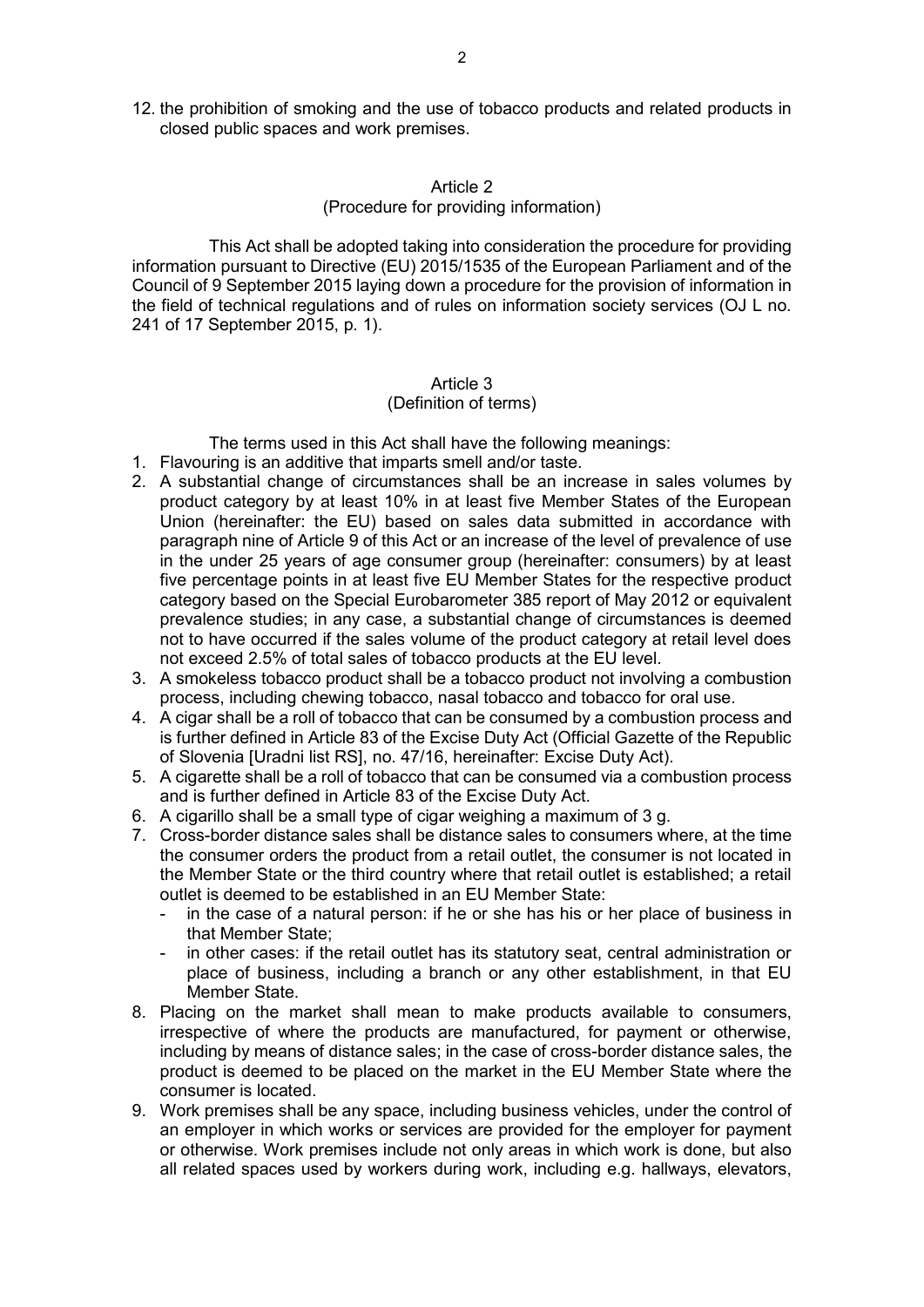stairwells, foyers, common areas, cafés, toilets, salons, canteens and extensions such as sheds and shacks.

- 10. An additive shall be any substance other than tobacco that is added to a tobacco product, a unit packet or any exterior packaging.
- 11. Donation or sponsorship of an event, activity or individual shall be any indirect or direct form of contribution to an event, activity or individual with the aim, effect or potential effect of promoting tobacco, tobacco products or related products or their use.
- 12. An electronic cigarette shall be a product that can be used for the consumption of nicotine by means of a mouth piece, or any component of that product, including a cartridge or tank, and the device without cartridge or tank. Electronic cigarettes may be disposable or refillable by means of a refill container and a tank, or rechargeable with single use cartridges.
- 13. Emissions shall be substances released when a tobacco or related product is consumed as intended, such as substances found in smoke, or substances released during the process of using smokeless tobacco products.
- 14. Appertaining land shall be an outdoor plot of land where a building is located that features developed areas servicing the building. These areas are mainly access paths and access roads, including entrances, playgrounds, yards, and green surfaces.
- 15. The name of the cigarette or roll-your-own tobacco type shall be the name used to distinguish this tobacco product from other tobacco products of the same brand.
- 16. Public space shall be a space accessible to the wider public or a space for common use, regardless of ownership or rights of access. These are spaces intended for providing activities in health care, nursery, child care, education, social care, hygiene care and other similar activities, transport, public transport, trade, hospitality and tourism, sport and recreation and culture, the use of which is intended for the general public under the same conditions. In particular, the public spaces referred to in the preceding paragraph include waiting rooms, meeting rooms, cinemas, theatres, health care, educational and social institutions, hospitality premises and shops, hairdressers, barbers and beauty salons, body care, pedicure, piercing and tattooing salons and similar salons, premises of societies that are accessible to the public, sports halls, public transport vehicles, lifts, cable cars, underpasses, gangways, passageways, staircases and corridors, public toilets and other spaces where individuals could be unwillingly exposed to the smoke of tobacco products or other related products.
- 17. A designated smoking room shall be an enclosed space that is physically separated from other enclosed spaces and arranged exclusively for smoking.
- 18. Tar shall be the raw anhydrous nicotine-free condensate of smoke.
- 19. Maximum level or maximum emission level shall be the maximum content or emission, including zero, of a substance in a tobacco product measured in milligrams.
- 20. Nicotine shall be nicotinic alkaloid.
- 21. A novel tobacco product shall be a tobacco product which:
	- does not fall into any of the following categories: cigarettes, roll-your-own tobacco, pipe tobacco, waterpipe tobacco, cigars, cigarillos, chewing tobacco, nasal tobacco or tobacco for oral use, and
	- which was placed on the market after 19 May 2014.
- 22. The advertising and promotion of tobacco, tobacco products and related product shall be any indirect or direct message, recommendation, action or other type of communication having the aim, effect or potential effect of promoting tobacco, tobacco products or related products and their use.
- 23. A refill container shall be a receptacle that contains a nicotine-containing liquid which can be used to refill an electronic cigarette.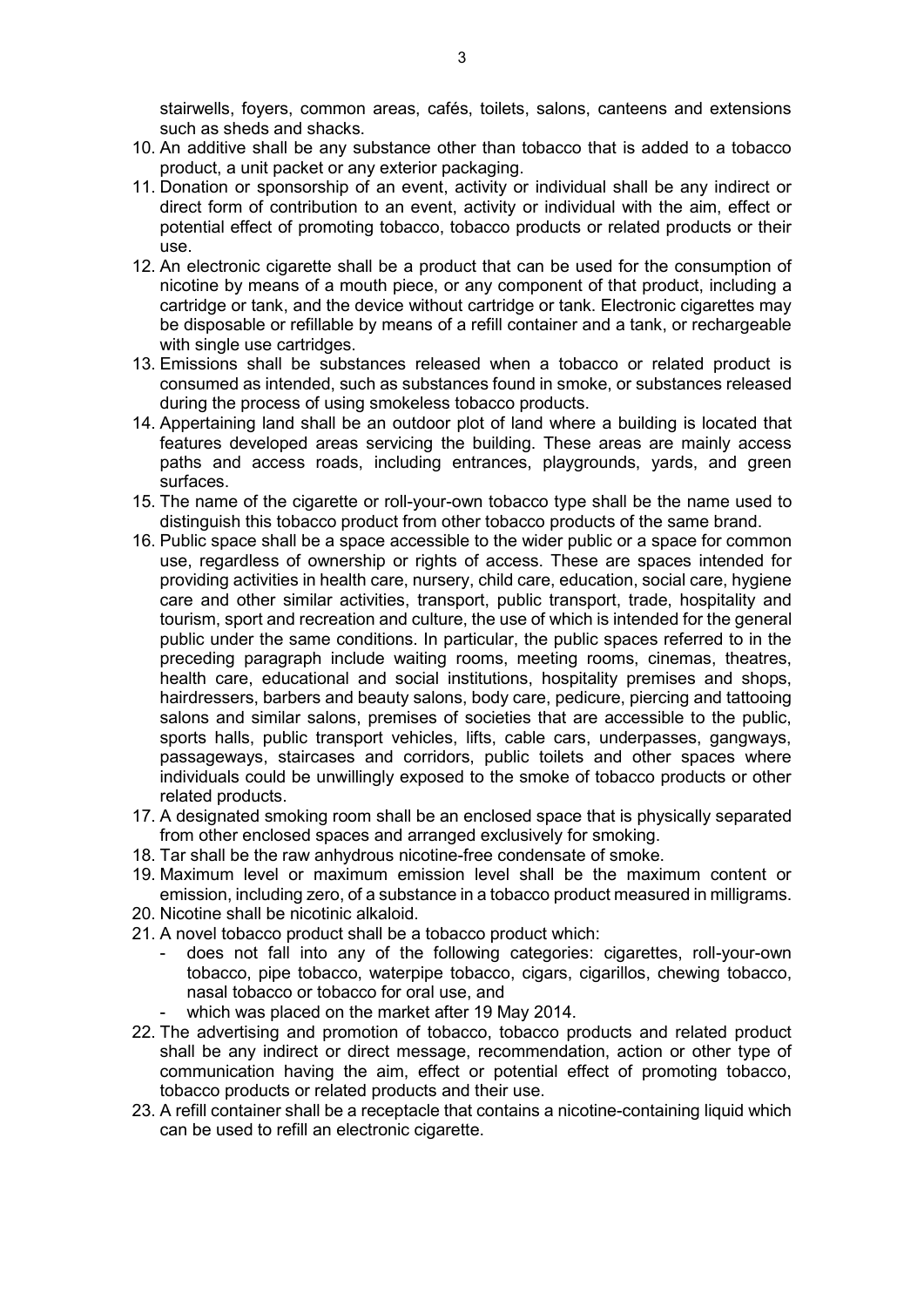- 24. A consumer shall be a natural person acquiring or using goods (products) or services for purposes not related to his/her commercial, business, craft or professional activity.
- 25. Related products shall be electronic cigarettes and nicotine-free electronic cigarettes, herbal products for smoking and novel tobacco products.
- 26. A retail outlet shall be any outlet where tobacco products are placed on the market, including by a natural person.
- 27. A manufacturer shall be a natural person or legal entity that manufactures a product or orders its design or production and markets the product under its name or brand.
- 28. An ingredient shall be tobacco, an additive, as well as any substance or element present in a finished tobacco product or related products, including paper, filter, ink, capsules and adhesives.
- 29. A combined health warning shall be a health warning consisting of a combination of a text warning and a corresponding photograph or illustration, as provided in greater detail in the implementing regulations issued based on paragraph three of Article 15 of this Act.
- 30. A wall or side of a building shall be any part of a space or any surface that borders the space at its sides, regardless of the type of material used and regardless of whether this surface is permanent or temporary. Associated walls of a space shall be all walls that are located under the roof, regardless of whether they touch the roof directly or not. If the walls are located at a distance from the roof (to the left, right, front, back), the closest wall shall be regarded as the associated wall.
- 31. An Information Society service shall be a service within the meaning of point 61 of Article 3 of the Electronic Communications Act (Official Gazette of the Republic of Slovenia [Uradni list RS], Nos 109/12, 110/13, 40/14 – ZIN-B and 54/14 – Constitutional Court Decision, and 81/15).
- 32. The roof or ceiling shall be any part of a space or any surface that borders or encloses a space at the top, regardless of the type of material used and regardless of whether this surface is permanent or temporary.
- 33. A tobacco product for smoking shall be a tobacco product other than a smokeless tobacco product.
- 34. Tobacco products shall be products that can be consumed which consist, even partly, tobacco, whether genetically modified or not.
- 35. Tobacco shall be leaves and other natural processed or unprocessed parts of tobacco plants, including expanded and reconstituted tobacco.
- 36. Nasal tobacco shall be a smokeless tobacco product that can be consumed nasally.
- 37. Tobacco for oral use shall be all tobacco products for oral use, except those intended to be inhaled or chewed, made wholly or partly of tobacco, in powder or in particulate form or in any combination of these forms, particularly those presented in sachet portions or porous sachets.
- 38. Pipe tobacco shall be tobacco that can be consumed by a combustion process and exclusively intended for use in a pipe.
- 39. Waterpipe tobacco shall be a tobacco product that can be consumed by waterpipe. For the purpose of this Act, waterpipe tobacco is deemed to be a tobacco product for smoking. If a product can be used both by waterpipe and as roll-your-own tobacco, it shall be deemed to be roll-your-own tobacco.
- 40. Roll-your-own tobacco shall be tobacco as defined in paragraph three of Article 84 of the Excise Duty Act.
- 41. Chewing tobacco shall be a smokeless tobacco product exclusively intended for chewing.
- 42. Toxicity shall be the degree to which a substance can cause adverse effects in the human organism, including effects occurring over a longer period of time, usually through repeated or continuous consumption or exposure.
- 43. The import of tobacco or related products shall be any entry into the European Union of such products which do not have the status of EU goods or goods imported from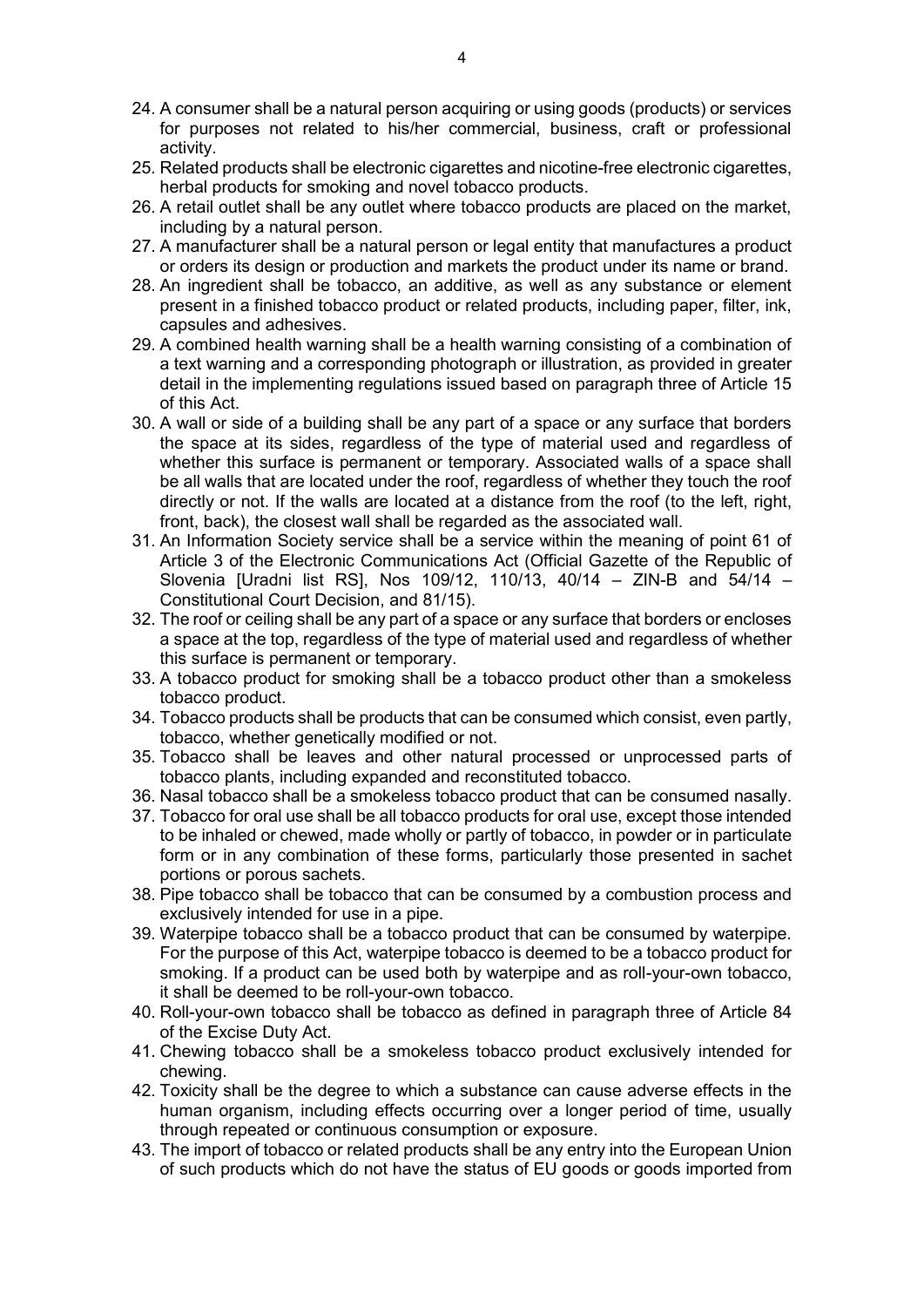a third country pursuant to customs regulations and are not released on the free market within the EU in accordance with customs regulations.

- 44. An importer of tobacco or related products shall be the owner of, or a person having the right of disposal over, tobacco or related products brought into the European Union.
- 45. A pouch shall be a unit packet of roll-your-own tobacco, either in the form of a rectangular pouch with a flap that covers the opening or in the form of a standing pouch.
- 46. Enclosed space shall be a space covered by a roof, with more than a half of the surface of associated walls or sides being enclosed, regardless of the material used for the roof, walls and sides, and regardless of whether the building is permanent or temporary. Windows and doors shall be regarded as a part of the enclosed surface. If the roof surface is greater than half the surface of the space delimited by associated walls, and more than half of the surface of these walls is completely enclosed, the space is regarded as enclosed public space.
- 47. Addictiveness shall be the pharmacological potential of a substance to cause addiction, a state which affects an individual's ability to control his or her behaviour, typically by instilling a pleasant feeling or relief from withdrawal symptoms, or both.
- 48. A unit packet shall be the smallest individual packaging of a tobacco or related product that is placed on the market.
- 49. A health warning shall be a warning concerning the adverse effects on human health of a product or other undesired consequences of its consumption, including text warnings, combined health warnings, general warnings and information messages.
- 50. A herbal product for smoking shall be a product based on plants, herbs or fruits which contains no tobacco and that can be consumed by a combustion process.
- 51. A characterising flavour shall be a clearly noticeable smell or taste other than one of tobacco resulting from an additive or a combination of additives, including, but not limited to, fruit, spice, herbs, alcohol, candy, menthol or vanilla, which is noticeable before or during the consumption of the tobacco product.
- 52. A brand shall be a mark as defined by the Industrial Property Act (Official Gazette of the Republic of Slovenia [Uradni list RS], No. 51/06 – officially consolidated text, and 100/13).
- 53. Exterior packaging shall be any packaging in which tobacco or related products are placed on the market and which includes a unit packet or an aggregation of unit packets; transparent wrappers are not regarded as outside packaging.

### Article 4

### (Inter-ministerial Coordination Group)

(1) For the purpose of implementing comprehensive social care for the protection of health of the population against the adverse effects of tobacco and related products, the Minister of Health shall form a coordination group consisting of the representatives of ministries competent for health, finances, and public administration, of authorities competent for carrying out the supervision of the provisions of this Act, the National Public Health Institute, the National Laboratory of Health, Environment and Food, and of the NGO's participating in the implementation of preventive programmes in the areas governed by this Act, namely with the following tasks:

- to monitor the effects of tobacco and related products on the health of the population;
- to monitor the implementation of this Act, the strategy for minimising the consequences of tobacco use and implementation plans that include measures referred to in Article 5 of this Act.

(2) The strategy referred to in the preceding paragraph shall be prepared by the ministry competent for health (hereinafter: the Ministry) and shall be adopted by the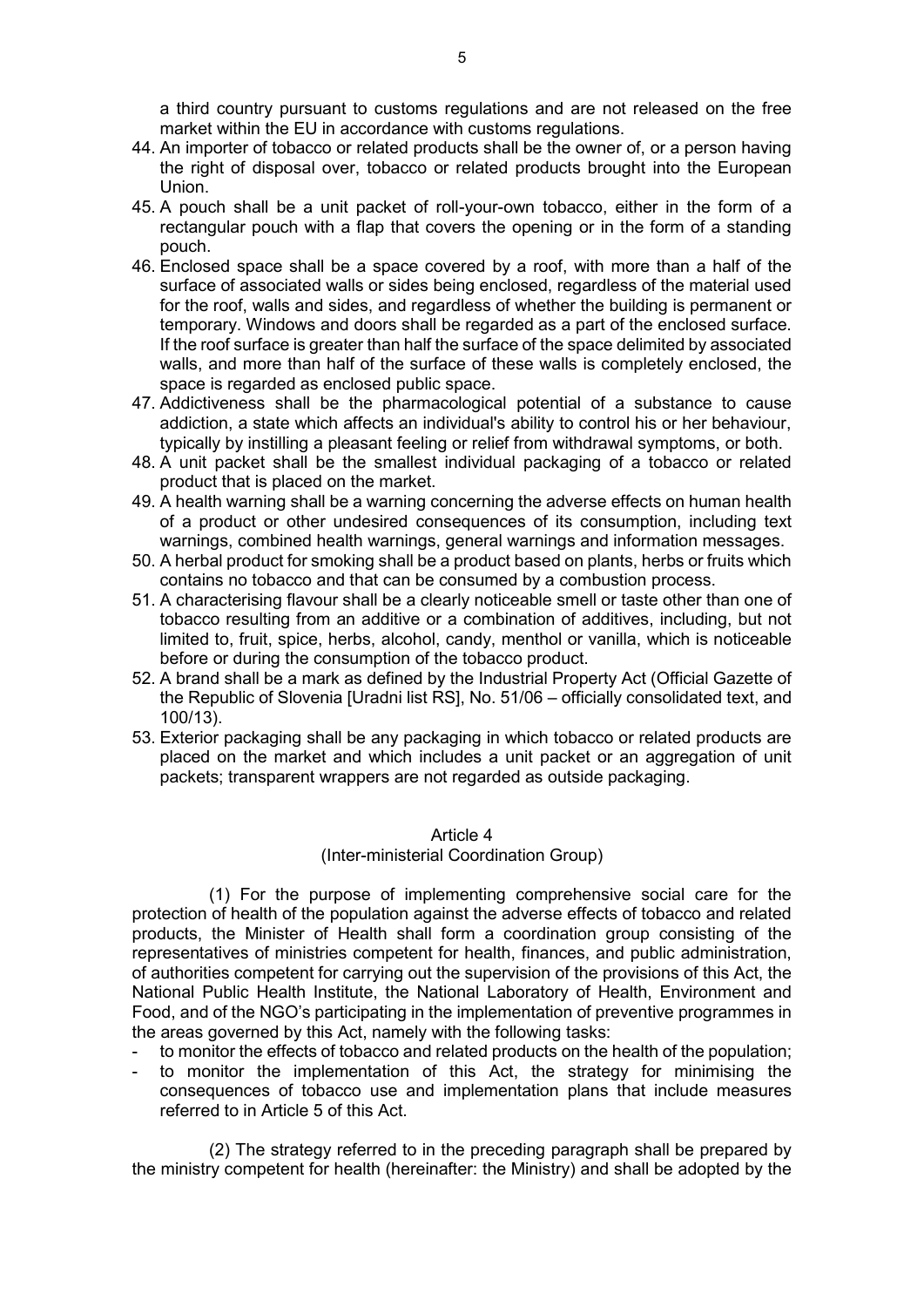## Article 5

## (Measures to prevent the adverse effects of the use of tobacco, tobacco products, and related products)

The following shall be measures to prevent the adverse effects of the use of tobacco, tobacco products, and other related products:

- monitoring the offer and use of tobacco, tobacco products and related products and the extent of adverse effects of their use on health;
- providing information, educating, and raising the awareness of the public and of individual groups of the population on the adverse effects of the use of tobacco, tobacco products and related products;
- programmes for the cessation of smoking and cessation of the use of tobacco, tobacco products and related products;
- preparing and implementing programmes to promote a healthy lifestyle among various age and social groups of the population and the evaluation of such programmes;
- professional consultation and support for institutions, associations, nongovernmental organisations, local communities and individuals with regard to implementing preventive programmes to restrict the use of tobacco, tobacco products, and other related products.

# Article 6

## (Funding)

(1) Funds shall be be provided from the state budget for the implementation of the tasks of the coordination group referred to in Article 4 of this Act.

(2) Funds shall be provided from the state budget for the implementation of the strategy referred to in Article 4 of this Act and of the measures to prevent the adverse effects of the use of tobacco, tobacco products and other related products referred to in the preceding Article. The amount of funds shall be determined by the annual budget in proportion to the projected demand, and revenue from excise duties on tobacco products.

## II. TOBACCO PRODUCTS

## 1. Ingredients and emissions

# Article 7

## (Maximum emission levels)

The maximum emission levels from cigarettes placed on the market or manufactured in EU Member States shall not be greater than:

- 10 mg of tar per cigarette;
- 1 mg of nicotine per cigarette;
- 10 mg of carbon monoxide per cigarette.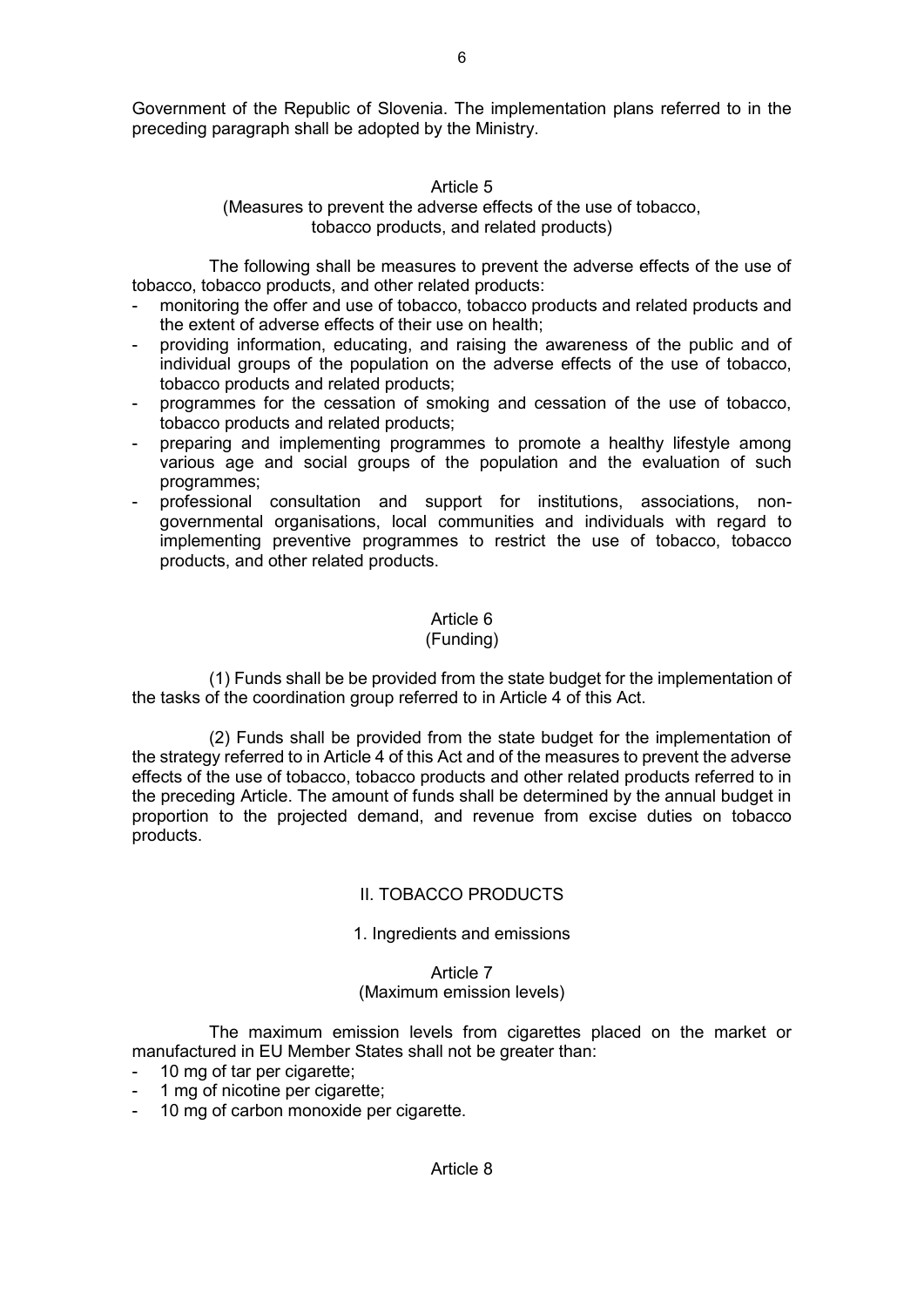### (Measurement methods)

(1) The emission levels referred to in the preceding Article shall be determined on the basis of a method that is in accordance with the following standards:

- ISO 4387 for tar;
- ISO 10315 for nicotine;
- ISO 8454 for carbon monoxide.

(2) The accuracy of the data on emissions from cigarettes shall be determined on the basis of the method in accordance with ISO standard 8243.

(3) The measurements referred to in paragraphs one and two of this Article shall be conducted by the National Laboratory of Health, Environment and Food (hereinafter: NLZOH).

(4) The costs of verifying the measurements referred to in paragraph one of this Article shall be borne by the manufacturers and importers of tobacco products.

(5) The Minister shall lay down more detailed conditions with regard to the costs of verifying the measurements referred to in the preceding paragraph.

#### Article 9

### (Reporting of ingredients and emissions)

(1) Prior to placing tobacco products on the market, manufacturers and importers of tobacco products shall officially inform NLZOH of every brand name and type of every tobacco product that they intend to place on the market. The official notification shall be submitted in electronic form and contain:

- a list of all ingredients and quantities thereof used in the manufacture of the tobacco products in descending order of the weight of each ingredient included in the products;
- the emission levels referred to in Article 7 of this Act;
- where available, information on other emissions and their levels.

(2) Manufacturers or importers shall inform NLZOH if the composition of a product is modified in a way that affects the information provided based on this Article.

(3) For new or modified tobacco products, the information required under this Article shall be submitted prior to the placing on the market of such tobacco products.

(4) The list of ingredients referred to in indent one of paragraph one of this Article shall be accompanied by a statement setting out the detailed reasons for the inclusion of such ingredients in the tobacco products concerned. That list shall also indicate the status of the ingredients, including whether they have been registered under Regulation (EC) No 1907/2006 of the European Parliament and of the Council of 18 December 2006 concerning the Registration, Evaluation, Authorisation and Restriction of Chemicals (REACH), establishing a European Chemicals Agency, amending Directive 1999/45/EC and repealing Council Regulation (EEC) No 793/93 and Commission Regulation (EC) No 1488/94 as well as Council Directive 76/769/EEC and Commission Directives 91/155/EEC, 93/67/EEC, 93/105/EC and 2000/21/EC (OJ L No. 396 of 30 December 2006, p. 1), last amended by Commission Regulation (EU) 2016/1688 of 20 September 2016 amending Annex VII to Regulation (EC) No 1907/2006 of the European Parliament and of the Council on the Registration, Evaluation, Authorisation and Restriction of Chemicals (REACH) as regards skin sensitisation (OJ L No. 255 of 21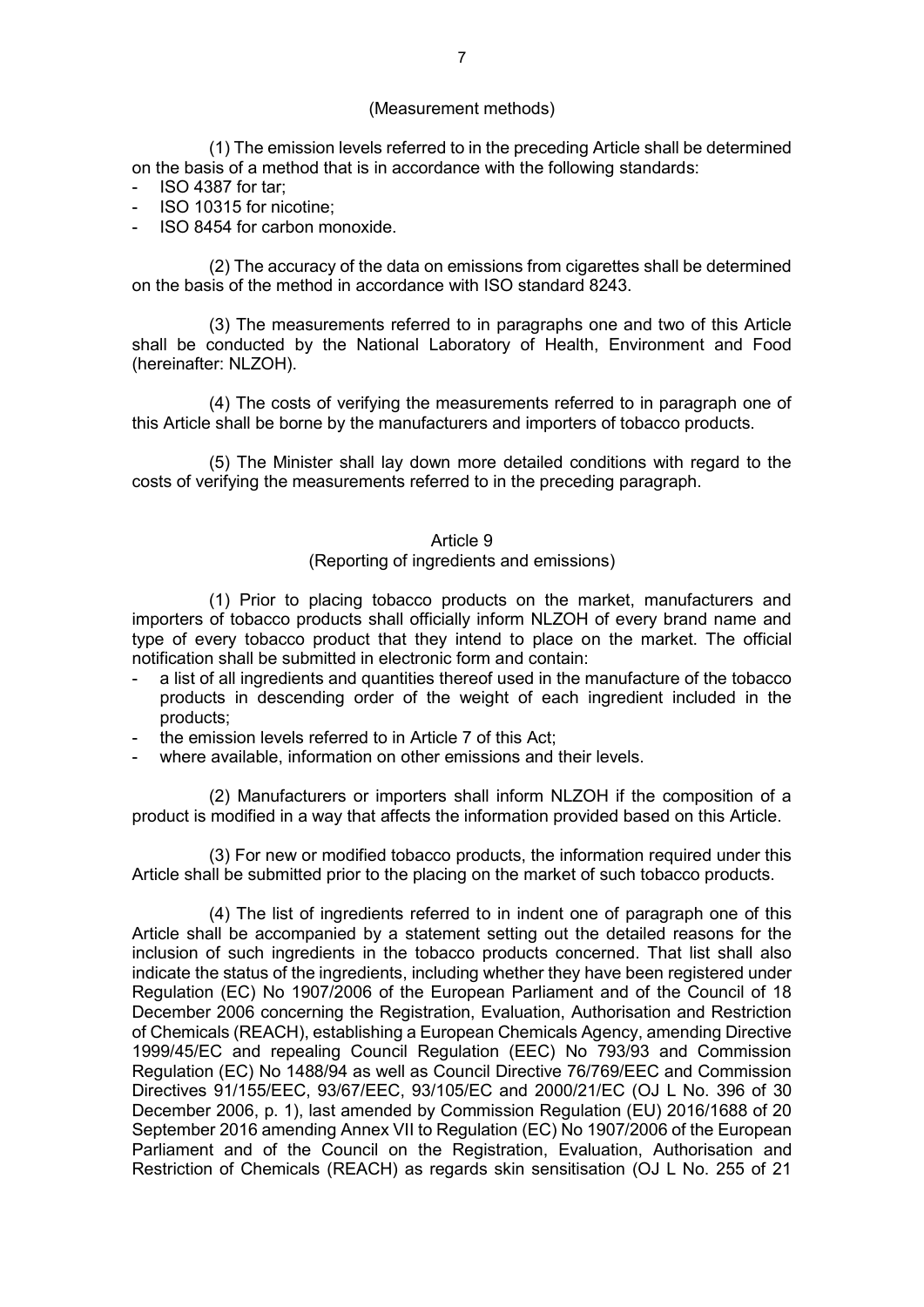September 2016, p. 14), and their classification based on Regulation (EC) No. 1272/2008 of the European Parliament and of the Council of 16 December 2008 on the classification, labelling and packaging of substances and mixtures, amending and repealing Directives 67/548/EEC and 1999/45/EC, and amending Regulation (EC) No 1907/2006 (OJ L No. 353 of 31 December 2008, p. 1), last amended by Commission Regulation (EU) 2016/1179 of 19 July 2016 amending, for the purposes of its adaptation to technical and scientific progress, Regulation (EC) No 1272/2008 of the European Parliament and of the Council on the classification, labelling and packaging of substances and mixtures (OJ L No. 195 of 20 July 2016, p. 11).

(5) The list referred to in indent one of paragraph one of this Article shall also be accompanied by the relevant toxicological data regarding these ingredients in burnt or unburnt form, as appropriate, that are available to the manufacturer or importer, referring in particular to their effects on the health of consumers and taking into account, inter alia, any addictive effects.

(6) Furthermore, for cigarettes and roll-your-own tobacco, a technical document setting out a general description of the additives used and their properties shall be submitted by the manufacturer or importer.

(7) Manufacturers and importers of tobacco products shall indicate the methods used to measure emissions from cigarettes and other tobacco products.

(8) The information referred to in paragraph one of this Article and Article 10 of this Act shall be published on the website of the NLZOH, taking into consideration the protection of data that are regarded as trade secrets. When supplying the data, the manufacturers and importers state which pieces of data are trade secrets.

(9) The manufacturers and importers of tobacco products shall submit to the NLZOH internal and external studies available to them on market research and preferences of various consumer groups, including young people and current smokers, relating to ingredients and emissions, as well as executive summaries of any market surveys they carry out when launching new tobacco products. Furthermore, manufacturers and importers shall report their sales volumes per brand and type, reported by stating the number of individual units or in kilograms, and per Member State on a yearly basis starting from 1 January 2015.

(10) The NLZOH shall charge manufacturers and importers of tobacco products fees for receiving, storing, processing, analysing, and publishing the data submitted based on this Article.

(11) The Minister shall determine more detailed conditions regarding the reporting referred to in this Article.

## Article 10

(Priority list of additives and stricter reporting obligations)

(1) In addition to the reporting obligations laid down in the preceding Article, manufacturers and importers of tobacco products shall also report to the NLZOH on additives contained in cigarettes and roll-your-own tobacco that are included in a priority list. This list contains additives referred to in paragraph one of Article 6 of Directive 2014/40/EU.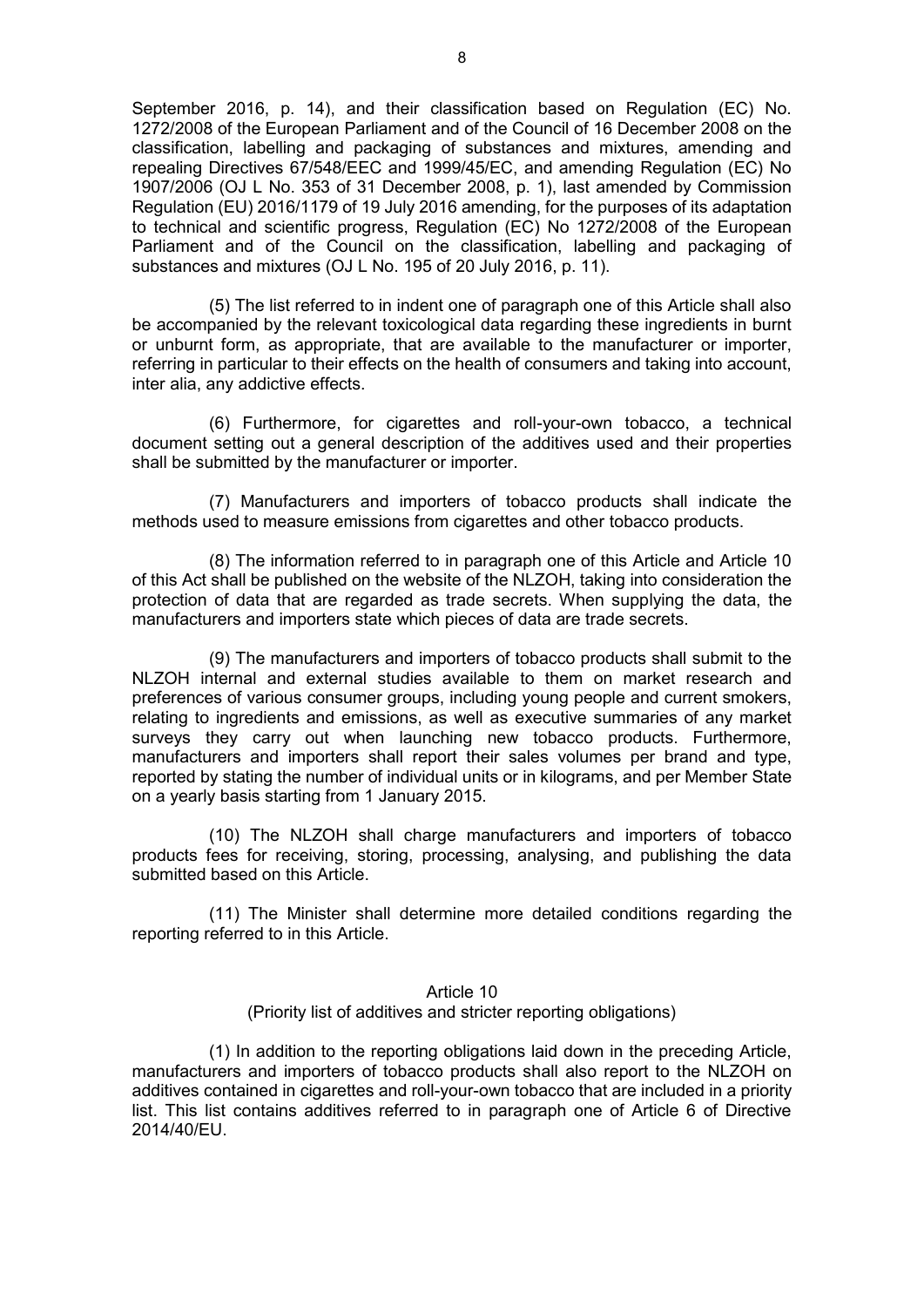(2) The manufacturers and importers of cigarettes and roll-your-own tobacco containing an additive that is included in the priority list shall carry out comprehensive studies to examine each additive to determine if it:

- contributes to the toxicity or addictiveness of the products concerned, and whether this has the effect of increasing the toxicity or addictiveness of the product in question concerned to a significant or measurable degree;
- results in a characterising flavour;
- facilitates inhalation or increases nicotine uptake; or
- leads to the formation of substances that have toxic, addicting and carcinogenic, mutagenic or reprotoxic properties (hereinafter "CMR properties"), the quantities thereof, and whether this has the effect of increasing the CMR properties in any of the products concerned to a significant or measurable degree.

(3) The studies referred to in the preceding paragraph shall contain the intended use of the products concerned and examine the emissions resulting from the combustion process involving the additive concerned. The studies shall also examine the interaction of such additive with other ingredients contained in the products concerned. Manufacturers and importers of tobacco products using the same additive in their tobacco products may carry out a joint study when using this additive in a product with comparable composition.

(4) Manufacturers and importers of tobacco products shall draft a report on the results of the studies referred to in paragraph two of this Article, which shall include an executive summary, and a comprehensive overview of the available scientific literature on this additive and summarising internal data on the effects of the additive.

(5) Manufacturers and importers of tobacco products shall submit the report referred to in the preceding paragraph to the European Commission and a copy thereof to the NLZOH at the latest 18 months after the additive concerned has been added to the priority list.

(6) Small and medium-sized enterprises as defined in Commission Recommendation 2003/361/EC of 6 May 2003 concerning the definition of micro, small and medium-sized enterprises (OJ L No. 124 of 20 May 2003, p. 36) shall be exempt from the obligations pursuant to this Article if a report on this additive is prepared by another manufacturer or importer.

(7) On the basis of the implementing acts of the European Commission, the Minister shall lay down the priority list of additives.

## Article 11

## (Characterising flavour)

(1) The placing on the market of cigarettes and roll-your-own tobacco with a characterising flavour is prohibited.

(2) In the manufacture of tobacco products, additives may be used which are essential for the manufacture of tobacco products, such as sugar to replace sugar that is lost during the process, provided these additives do not result in a product with a characterising flavour and do not increase to a significant or measurable degree the addictiveness or CMR properties of the tobacco product.

(3) Pursuant to paragraph two of Article 7 of Directive 2014/40/EU, the European Commission shall decide whether a product has a characterising flavour.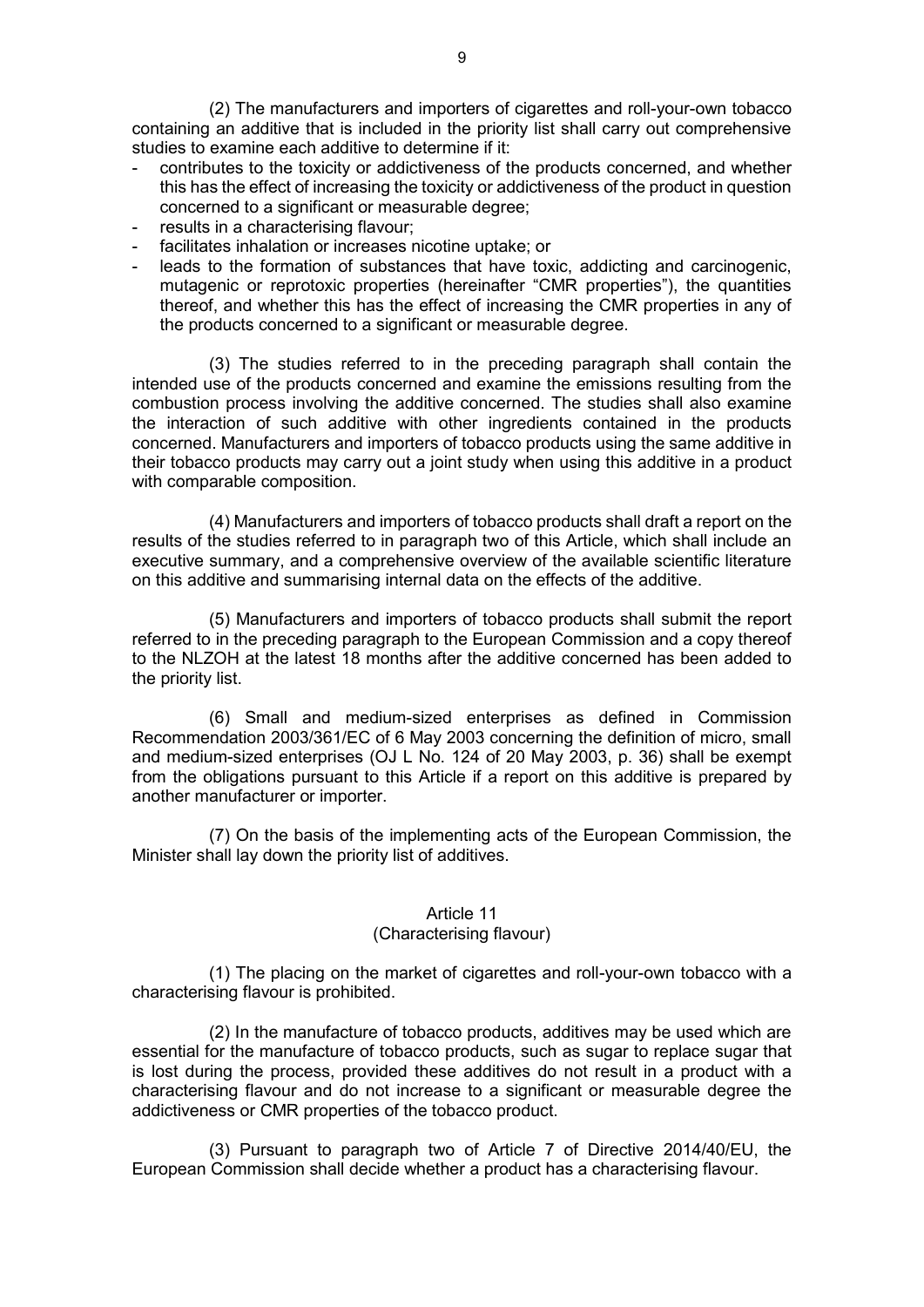### Article 12 (Prohibited additives)

(1) It is prohibited to place on the market tobacco products containing the following additives:

- vitamins or other additives that create the impression that a tobacco product has a health benefit or presents reduced health risks;
- caffeine or taurine or other additives and stimulant compounds associated with energy and vitality;
- additives having colouring properties for emissions;
- for tobacco products for smoking, additives that facilitate inhalation or increase nicotine uptake; and
- additives that have CMR properties in unburnt form.

(2) It is prohibited to place on the market cigarettes and roll-your-own tobacco containing flavourings in any of their components such as filters, papers, packages, capsules or any technical features allowing modification of the smell or taste of the tobacco products concerned or their smoke intensity. Filters, papers and capsules shall not contain tobacco or nicotine.

(3) It is prohibited to place on the market tobacco products which, based on scientific evidence, contain additives in quantities that increase the toxic or addictive effect, or the CMR properties of a tobacco product at the stage of consumption to a significant or measurable degree.

(4) Pursuant to its work programme, the NLZOH shall carry out assessments to determine whether a particular tobacco product on the market contains prohibited additives or flavourings and whether any tobacco product contains additives in amounts that substantially or measurably increase the toxic or addictive effect or enhance the CMR properties of the tobacco product. The NLZOH shall charge manufacturers and importers of tobacco products fees for carrying out such assessments.

### 2. Labelling and packaging

## Article 13 (Health warnings)

(1) Each unit packet of a tobacco product and any outside packaging shall carry health warnings in the Slovenian language.

(2) Health warnings shall cover the entire surface of the unit packet or outside packaging that is reserved for them and they shall not be commented on, interpreted or referred to in any form.

(3) When tobacco products are placed on the market, the health warnings on a unit packet and any outside packaging must be irremovably printed, indelible and fully visible, including not being partially or totally obscured or interrupted by tax stamps, price marks, security features, wrappers, jackets, boxes or other items. On unit packets of tobacco products other than cigarettes and roll-your-own tobacco in pouches, health warnings may be affixed by means of stickers, provided that such stickers are irremovable. Health warnings shall remain intact when the unit packet is opened, other than packets with a flip-top lid, where the health warnings may be split when the packet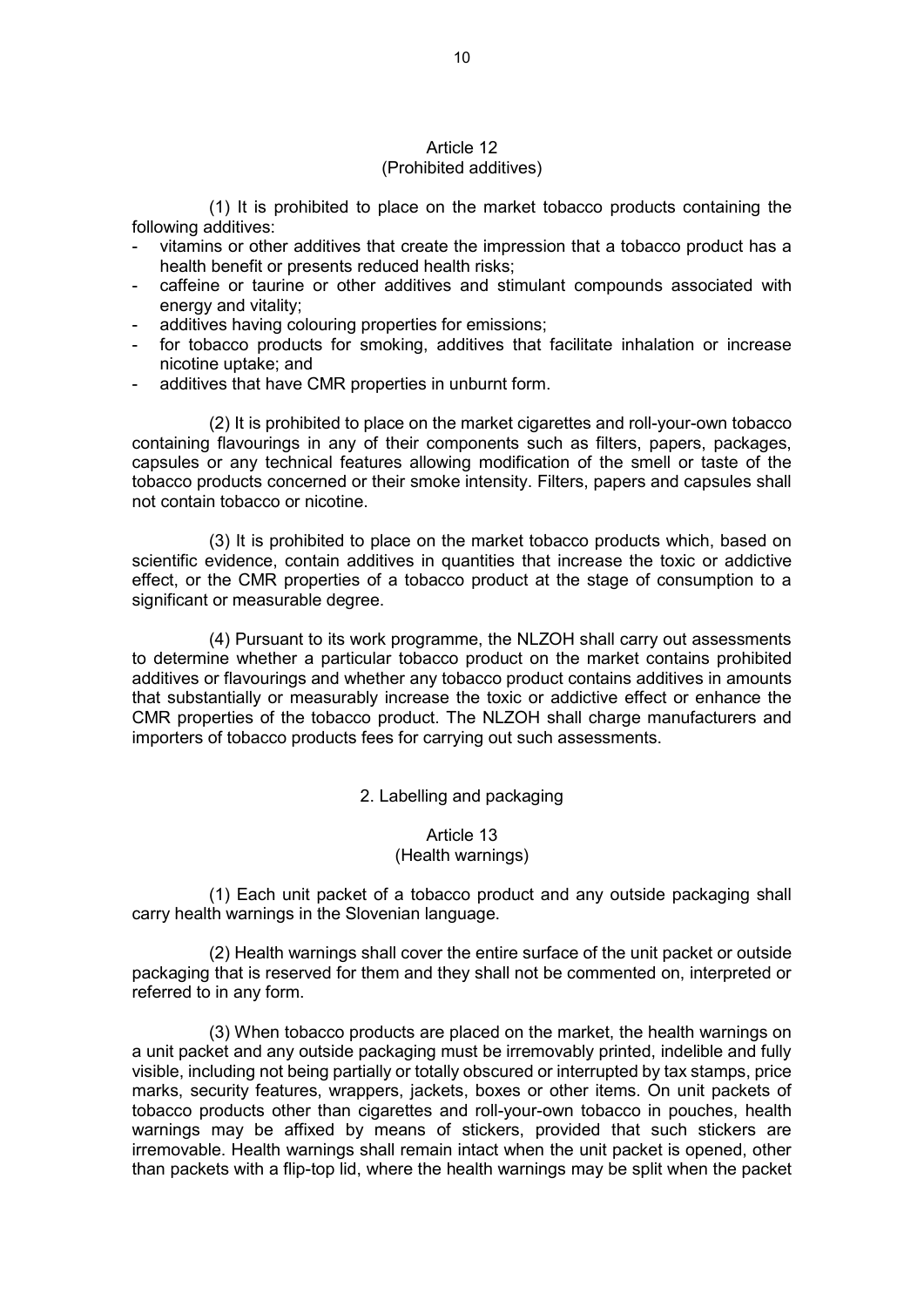is opened, but only in a manner that ensures the graphic integrity and visibility of the text, photographs and cessation information.

(4) Health warnings shall in no way obscure or interrupt the tax stamps, price marks, tracking and tracing marks or security features on unit packets.

(5) The dimensions of the health warnings provided for in Articles 14, 15 and 16 of this Act shall be calculated in relation to the surface concerned when the packet is closed.

(6) Health warnings shall be surrounded by a black border of a width of 1 mm inside the surface area reserved for these warnings.

#### Article 14

## (General warnings and information messages)

(1) Each unit packet and any outside packaging of tobacco products for smoking shall carry the following general warning: "Smoking kills – quit now."

(2) Each unit packet and any outside packaging of tobacco for smoking shall carry the following message:

"Tobacco smoke contains over 70 substances known to cause cancer."

(3) For cigarette packets and roll-your-own tobacco in cuboid packets, the general warning shall appear on the bottom part of one of the lateral surfaces of the unit packets, and the information message shall appear on the bottom part of the other lateral surface. These health warnings shall have a width of not less than 20 mm.

(4) For packets in the form of a shoulder box with a hinged lid that result in the lateral surfaces being split into two when the packet is open, the general warning and information message shall appear in their entirety on the larger parts of these split surfaces. The general warning shall also appear on the inside of the top surface that is visible when the packet is open. The lateral surfaces of the packet shall have a height of not less than 16 mm.

(5) For roll-your-own tobacco marketed in pouches, the general warning and information message shall appear on surfaces that ensure the full visibility of health warnings. For roll-your-own tobacco in cylindrical packets, the general warning shall appear on the outer surface of the lid and the information message on the inner surface of the lid.

(6) Both the general warning and the informative message shall cover 50% of the surfaces on which they are printed.

(7) The general warning and information message shall be:

- printed in black Helvetica bold type on a white background; and
- at the centre of the surface reserved for them, and on cuboid packets and any outside packaging they shall be parallel to the lateral edge of the unit packet or the outside packaging.

(8) The Minister shall lay down detailed conditions with regard to general warnings and informative messages.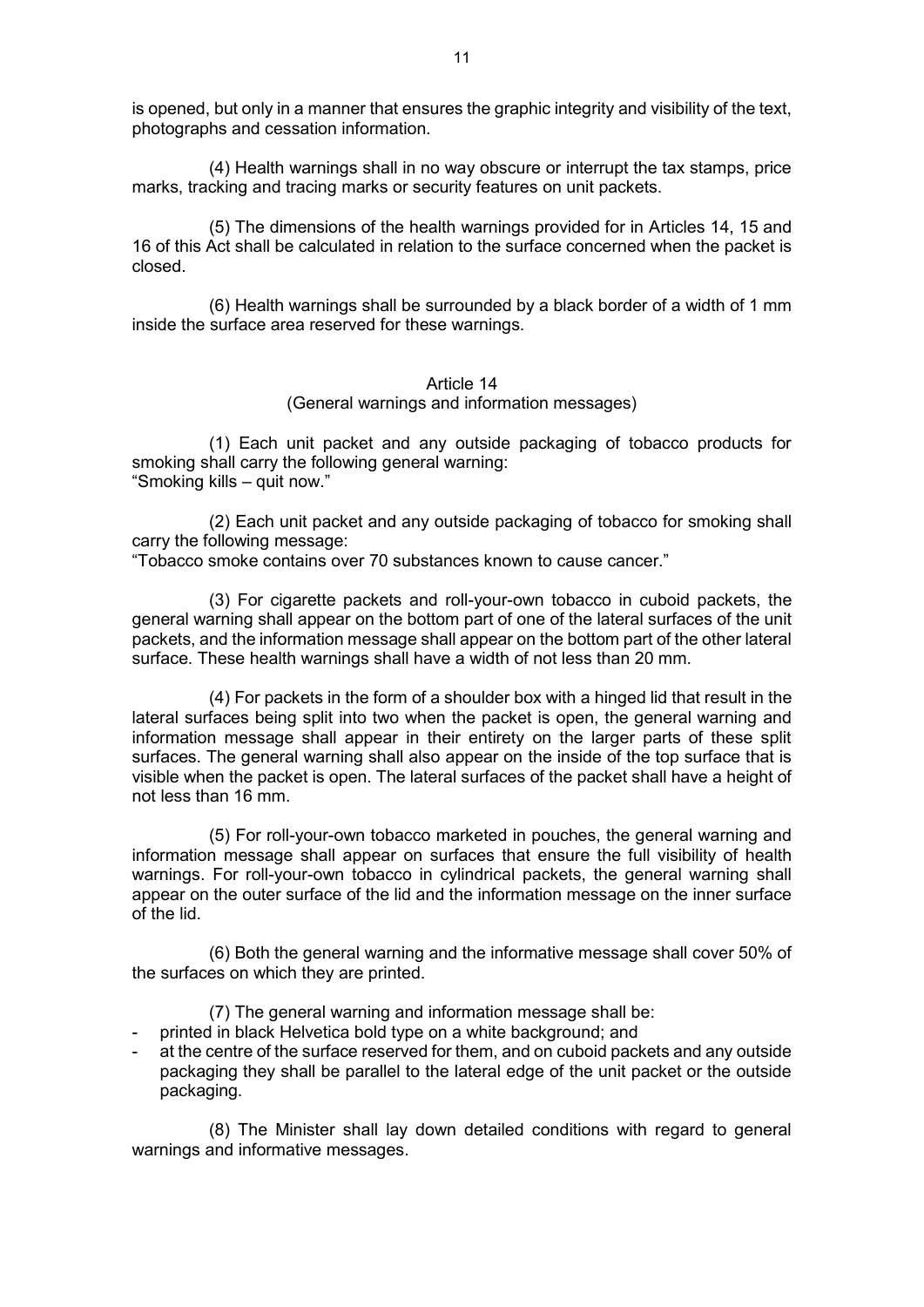### Article 15 (Combined health warnings)

(1) Each unit packet and any outside packaging of tobacco products for smoking shall carry combined health warnings. Combined health warnings:

- 1. contain one of the text warnings and a corresponding colour photograph specified in the picture library, laid down in the regulation governing combined health warnings on tobacco products for smoking;
- 2. include smoking cessation information, such as telephone numbers, email addresses or internet sites intending to inform consumers about programmes that are available to support persons who want to stop smoking;
- 3. show the same text warning and corresponding colour photograph on both sides of unit packets and any outside packaging;
- 4. appear at the top edge of a unit packet and any outside packaging, and be positioned in the same direction as any other information appearing on that surface of the packaging;
- 5. in the case of unit packets of cigarettes, respect the following dimensions:
	- height: not less than 44 mm;
	- width: not less than 52 mm, and
- 6. cover 65% of both the outer front and back surface of the unit packet and any outside packaging. Cylindrical packets shall display two combined health warnings, equidistant from each other, each covering 65% of their respective half of the curved surface;

(2) Combined health warnings are grouped into three sets and each set shall be used in a given year and rotated on an annual basis. Each combined health warning available for use in a given year shall be displayed in equal numbers on each brand of tobacco products.

(3) The Minister shall determine the detailed conditions for combined health warnings.

## Article 16

(Labelling of smokeless tobacco products)

(1) Each unit packet and any outside packaging of smokeless tobacco products shall carry the following health warning:

"This tobacco product damages your health and is addictive."

(2) The health warning laid down in the preceding paragraph shall comply with the requirements specified in paragraph seven of Article 14 of this Act. The text of the health warnings shall be parallel to the main text on the surface reserved for these warnings.

(3) The health warning shall appear on the two largest surfaces of the unit packet and any outside packaging and cover 30% of the surfaces of every unit packet and any outside packaging.

## Article 17 (Product presentation)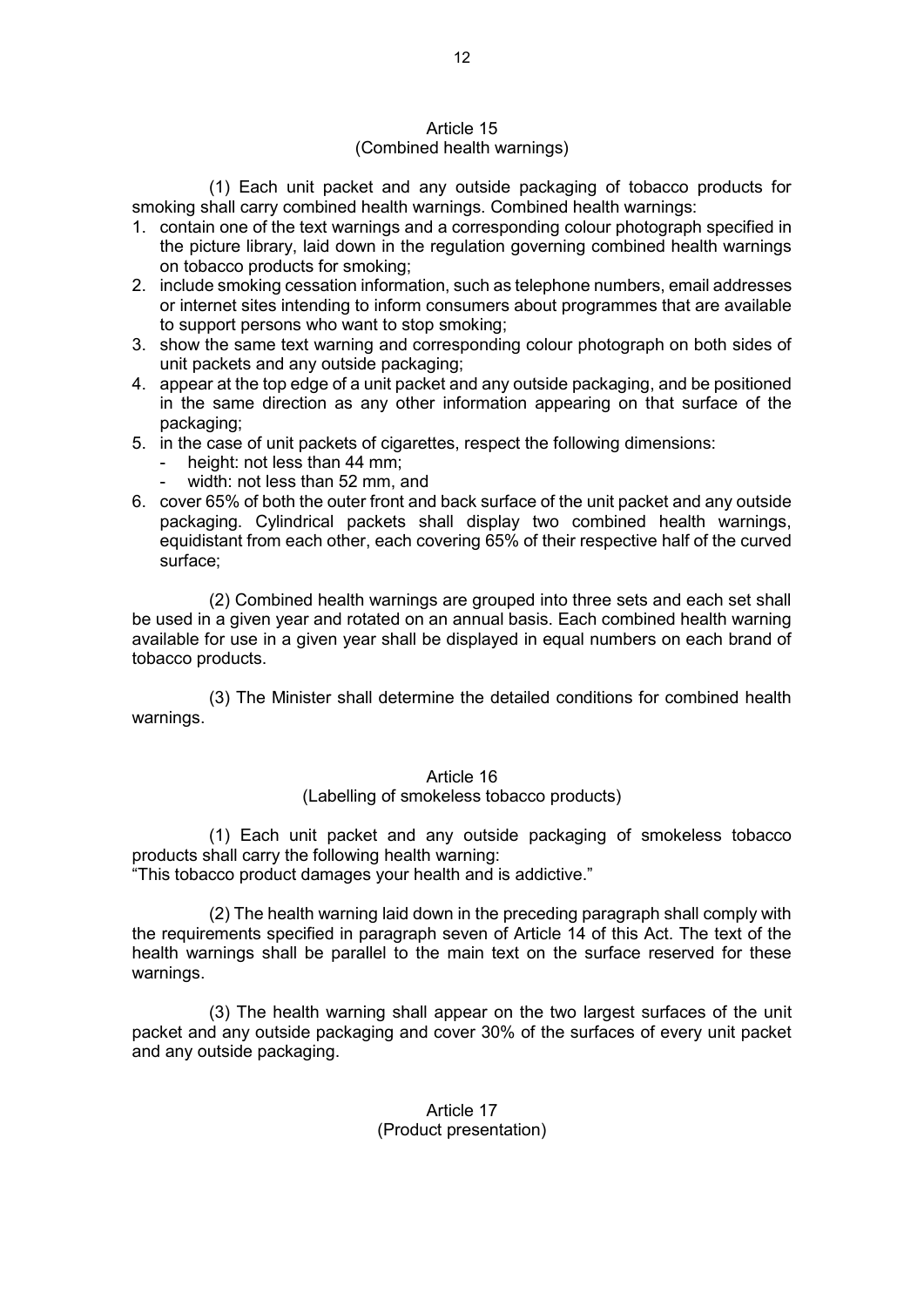(1) The labelling of unit packs and any outside packaging and the tobacco product itself shall not include any element or feature that:

- promotes a tobacco product or encourages its consumption by creating an erroneous impression about its characteristics, health effects, risks or emissions; labels shall not include any information about the nicotine, tar or carbon monoxide content of the tobacco product;
- suggests that a particular tobacco product is less harmful than others or aims to reduce the effect of some harmful components of smoke or has vitalising, energetic, healing, rejuvenating, natural, organic properties or has other health or lifestyle benefits;
- refers to taste, smell, any flavourings or other additives or the absence thereof;
- resembles a food or a cosmetic product;
- suggests that a certain tobacco product has improved biodegradability or other environmental advantages.

(2) The unit packets and any outside packaging shall not provide economic advantages by including printed vouchers offering discounts, free distribution, two-forone or other similar offers.

(3) The elements and features that are prohibited pursuant to paragraphs one and two of this Article may include, but are not limited to texts, symbols, names, brands, figurative or other signs.

(4) It is prohibited to manufacture or supply cigarettes or roll-your-own tobacco if any part of the packaging in which the product is prepared or intended to be prepared for retail sale:

- produces sound: or
- contains or emits odour
- that is normally not related to tobacco product packaging.

(5) The restrictions referred to in the preceding paragraph shall not apply to the smell in the cigarette or roll-your-own tobacco packaging which results from the production process and gives the cigarettes or the roll-your-own tobacco a characterising flavour.

(6) It is prohibited to manufacture or supply cigarettes or roll-your-own tobacco if the packaging in which the product is prepared or intended for retail sale includes any element that causes an alteration to the packaging after the product is sold. The elements referred to in the preceding paragraph particularly include:

- 1. heat-activated ink,
- 2. ink or decorative enhancements that gradually become visible over time,
- 3. ink that is visible under certain fluorescent lights,
- 4. surfaces that reveal a picture or a text upon scratching,
- 5. removable stickers,
- 6. expandable or pop-up inserts.

### Article 18

(Appearance and content of unit packets of cigarettes)

(1) Unit packets of cigarettes shall have a cuboid shape. A unit packet of cigarettes may consist of carton or soft material and shall not have an opening that can be re-closed or re-sealed after it is first opened, other than a flip-top lid and shoulder box with a hinged lid. For packets with a flip-top lid and hinged lid, the lid shall be hinged only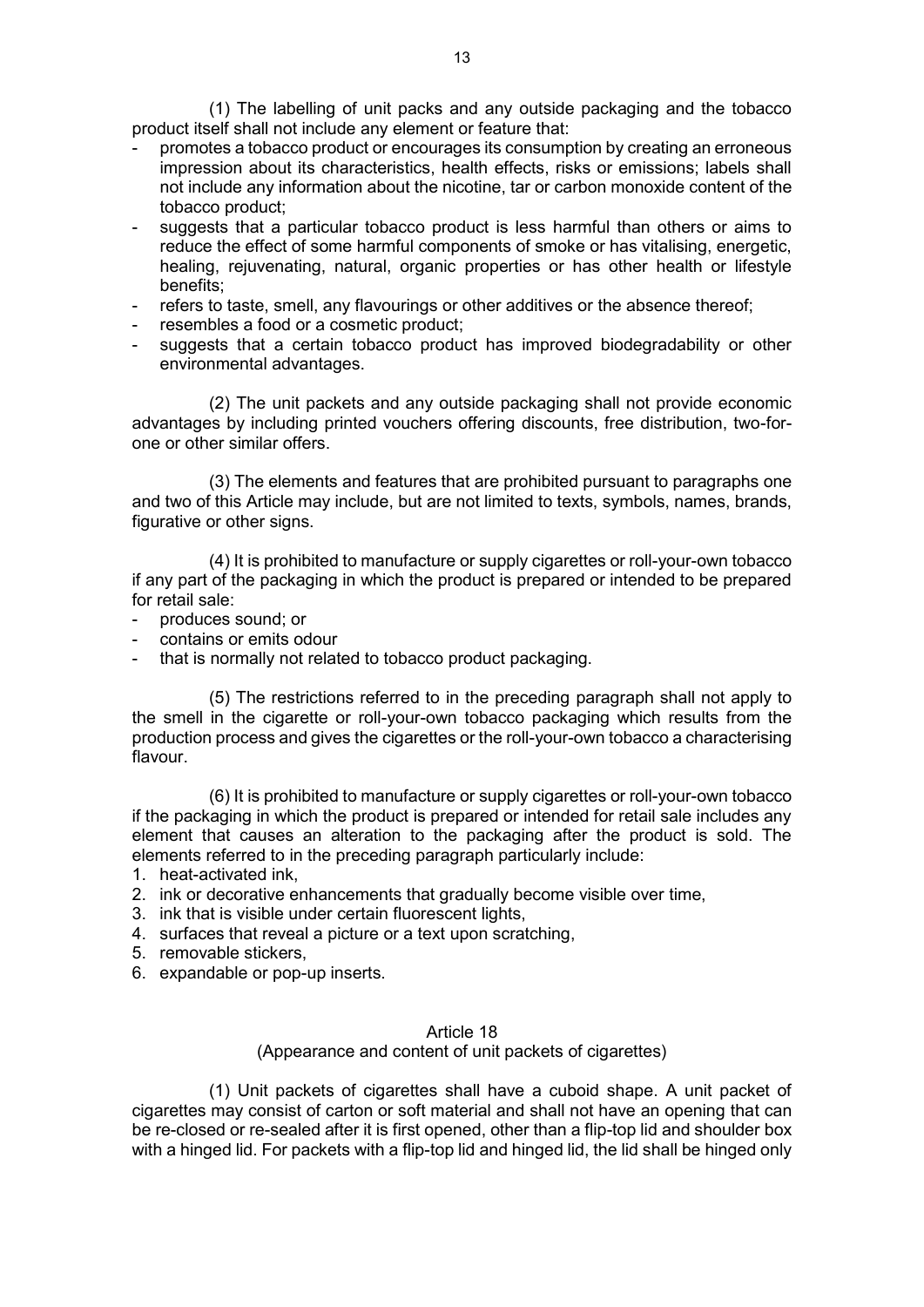at the back of the unit packet. A unit packet of cigarettes shall include at least 20 cigarettes.

(2) The unit packets of cigarettes and internal surfaces thereof may only be of a prescribed colour laid down in the regulation governing the single packaging of tobacco products. The sheathing covering the packet of cigarettes, the tape for opening, or any other part of the packaging of cigarettes shall have the colour and appearance laid down in the regulation governing the single packaging of tobacco products.

(3) On the unit packets and outside packaging of cigarettes, provided that the general warning, combined health warning, or information messages are not covered, there may be a printed text indicating the brand and name of cigarettes type; however, the brand and type name may appear only once on the following surfaces: the front surface of the unit packet and outside packaging,

one of the smallest surfaces of the unit packet and outside packaging, and the opposite smallest surface of the unit packet and outside packaging;

(4) The unit packets and external surfaces of cigarettes packets may be printed with text which gives details about the manufacturer and the number of cigarettes, bar code, and other identification code or security element.

(5) The Minister shall lay down detailed conditions on the appearance of cigarette packets and outer packaging of cigarettes.

#### Article 19

(Appearance and content of roll-your-own tobacco packets)

(1) Unit packets of roll-your-own tobacco shall have a cuboid or cylindrical shape, or the form of a pouch. A unit packet of roll-your-own tobacco shall contain tobacco weighing not less than 30 g.

(2) The unit packets of roll-your-own tobacco and internal surfaces thereof may only be of prescribed colour which are laid down in the regulation governing the single packaging of tobacco products. The sheathing covering the packet of roll-your-own tobacco, the tape for opening, or any other part of the packaging of roll-your-own tobacco shall have the colour and appearance laid down in the regulation governing the single packaging of tobacco products.

(3) On the unit packets and outside packaging of roll-your-own tobacco if the unit packet has a cuboid shape or if the outside packet does not have a cylindrical shape, the brand and the name of the tobacco type may appear only once on each of the following surfaces:

- the front surface of the unit packet and outside packaging,
- one of the smallest surfaces of the unit packet and outside packaging, and
- the opposite smallest surface of the unit packet and outside packaging.

(4) On a unit packet and outside packaging of cylindrical shape, the brand and tobacco type name may appear only once on each of the following surfaces:

- the front surface of the unit packet and outside packaging.
- the back surface of the unit packet and outside packaging, and
- the lid of the unit packet and outside packaging.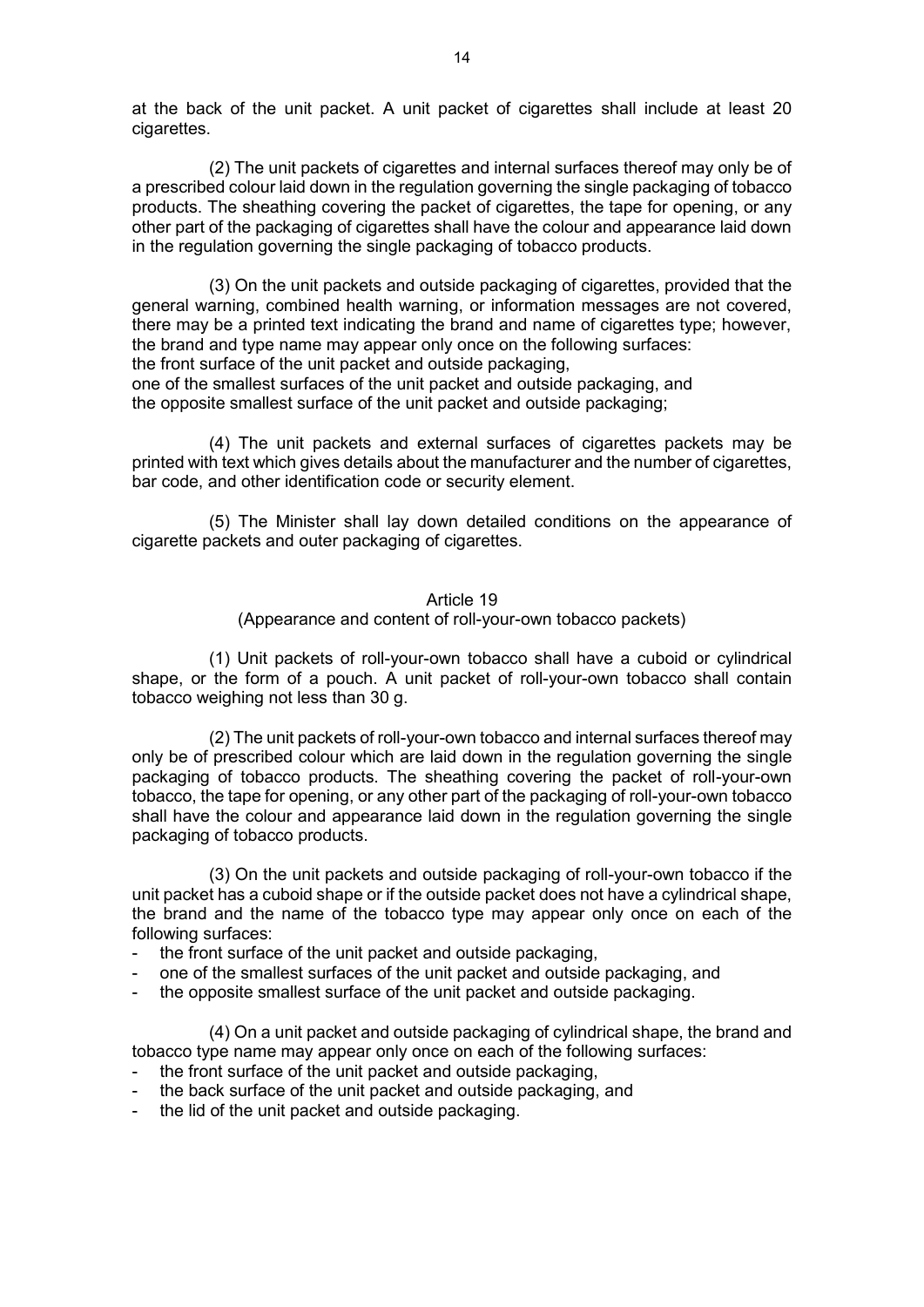(5) On a unit packet and outside packaging in the form of a pouch, the brand and type name may appear only once on each of the following surfaces, provided that it does not cover the general warning, combined health warnings or informative messages:

- the front surface of the unit packet and outside packaging,
- the back surface of the unit packet and outside packaging, and
- on the inside of the flap.

(6) The unit packets and external surfaces of the packaging of roll-your-own tobacco may be printed with text which gives details about the manufacturer and the weight of the contents in grams, the bar code, and other identification code or security element.

(7) Cigarette papers and filters may be enclosed with a unit packet or the outer packaging of roll-your-own tobacco; however, they may not be visible before the packaging is opened.

(8) The Minister shall lay down detailed conditions on the appearance of unit packets of roll-your-own tobacco and its outer packaging.

### Article 20

### (Appearance of cigarettes)

(1) The only colour or tone permitted on, or for, the paper, housing, filter or other material that forms a part of a cigarette (apart from the contained tobacco) is normal white with a matt finish, where:

- there may be a printed text specifying the brand of the cigarette and the type of the cigarette, but only if all detailed conditions prescribed by the Minister responsible for health are met, and
- the paper or wrapping enclosing the end of the cigarette which is not intended for lighting up may be coloured in the tone of cork.

(2) The Minister shall determine more detailed conditions on the appearance of cigarettes.

## Article 21

## (Industrial property rights)

The provisions of Articles 18, 19 and 20 of this Act do not prohibit the registration of a brand in accordance with the Act governing industrial property rights, and shall be a legitimate reason for the non-use of the brand.

### Article 22

## (Traceability)

(1) Unit packets of tobacco products are marked with a unique identifier. In order to ensure the integrity of the unique identifier, it shall be irremovably printed or affixed, indelible and not otherwise damaged so that it becomes illegible, hidden or interrupted by tax stamps or price marks, or by the opening of the unit packet.

(2) The unique identifier shall allow the following to be determined:

- 1. date and place of manufacture;
- 2. the manufacturing facility;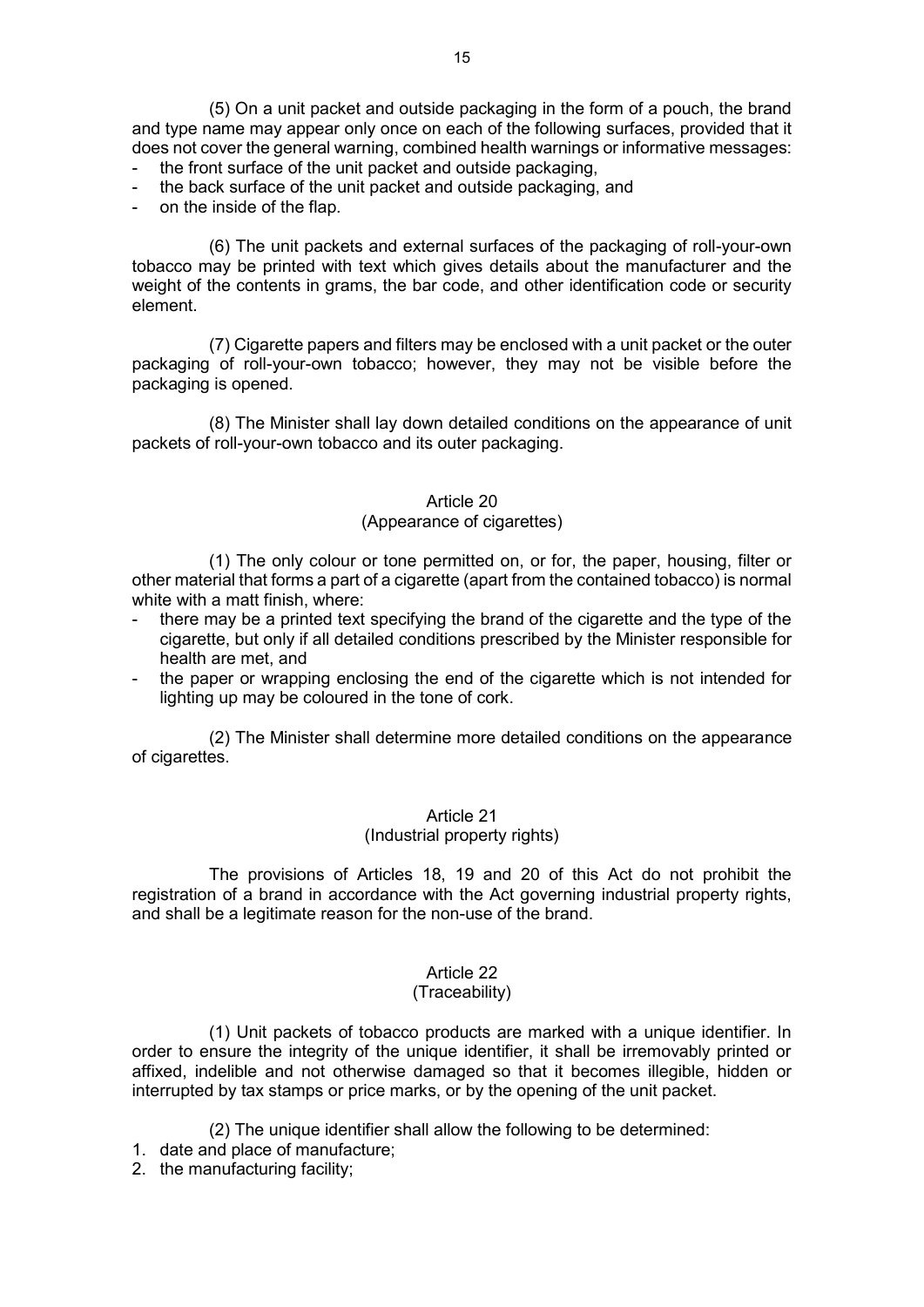- 3. the machine used to manufacture the tobacco products;
- 4. the production shift or duration of manufacture;
- 5. the product description;
- 6. the intended market of retail sale;
- 7. the intended shipment route;
- 8. the importer;
- 9. the actual shipment route from manufacturing to the first retail outlet, including all warehouses used, as well as the shipment date, shipment destination, point of departure and consignee;
- 10. the identity of all purchasers from manufacturing to the first retail outlet; and
- 11. the invoice, order number and payment records of all purchasers from manufacturing to the first retail outlet.

(3) The information referred to in points 1–8 of the preceding paragraph shall form part of the unique identifier.

(4) The information referred to in points 9, 10 and 11 of paragraph two of this Article is electronically accessible by means of a link enabling immediate electronic access to the unique identifier.

(5) The economic operators involved in the trade of tobacco products, from the manufacturer to the last economic operator before the first retail outlet, record the entry of all unit packets into their possession, as well as all intermediate movements and the final exit of the unit packets from their possession. This obligation may be complied with by labelling and recording aggregated packaging such as cartons, mastercases, or pallets, provided that the unique and unambiguous tracking and tracing of all unit packets remains possible.

(6) The economic operators referred to in the preceding paragraph shall maintain records of all relevant transactions.

(7) The manufacturers of tobacco products shall provide all economic operators involved in the trade of tobacco products, from the manufacturer to the last economic operator before the first retail outlet, including importers, warehouses and transporting companies, with the equipment needed to record tobacco products purchased, sold, stored, transported or otherwise handled. This equipment shall be able to read and transmit the recorded data electronically to a data storage facility pursuant to paragraph eight of this Article.

(8) The manufacturers and importers of tobacco products shall enter into contracts on the retention of data referred to in paragraph two of this Article with an independent third party for the purpose of hosting memory for storing such data. The storage facility for storing data must be in the EU. The activities of third parties are monitored by an external auditor proposed by and paid for by manufacturers of tobacco products, approved by the European Commission. The external auditor shall submit to the Ministry and the European Commission an annual report assessing any violations concerning irregularities with regard to access. Full access to the memory for data storage shall be enabled to the European Commission, the Ministry and the external auditor. In duly justified cases, access to stored data shall be allowed to manufacturers or importers of tobacco products. Information regarded as a trade secret should be adequately protected in accordance with EU law and regulations governing companies.

(9) Economic operators involved in the trade of tobacco products may not modify or delete recorded data, except in the case of error, while the system must allow an audit trail of all revisions. Data must be properly kept for two years as of the date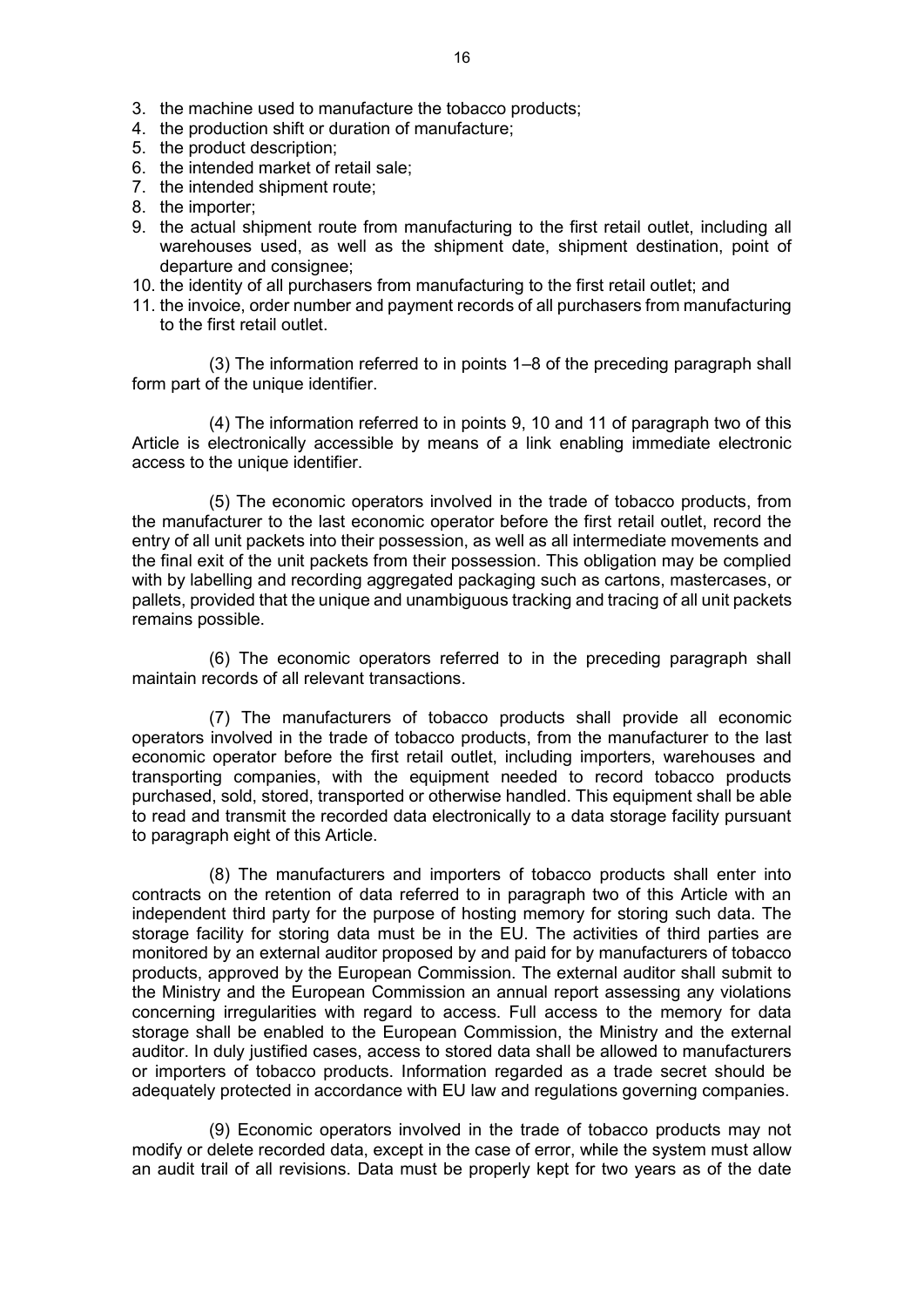when they were recorded for the purpose of effectively implementing control over this Act.

(10) Personal data shall be processed in accordance with the regulations governing the protection of personal data.

(11) The Minister together with the minister responsible for finance shall determine detailed terms and conditions concerning the traceability of packets and packages of tobacco products.

#### Article 23 (Security feature)

(1) In addition to the unique identifier referred to in the preceding Article, all unit packets of tobacco products which are placed on the market shall carry a tamperproof security feature consisting of visible and invisible elements. The security feature shall be irremovably printed or affixed, indelible and not otherwise damaged so that it becomes illegible, hidden or interrupted by tax stamps or price marks, or through other elements referred to in this Act.

(2) Tax stamps or national identification codes may be used as a security feature if they meet the requirements referred to in the preceding paragraph.

(3) The Minister together with the minister responsible for finance shall determine detailed technical standards for the security feature and their possible alternating use and adjustment to scientific, market, and technological developments, taking into consideration the implementing acts of the European Commission.

## III. TOBACCO FOR ORAL USE AND NOVEL TOBACCO PRODUCTS

### Article 24 (Tobacco for oral use)

### It is prohibited to place tobacco for oral use on the market.

## Article 25 (Notification of novel tobacco products)

(1) Manufacturers and importers of novel tobacco products shall submit a notification to the NLZOH of any such product that they intend to place on the market. The official notification shall be submitted in electronic form six months prior to the intended placing of the product on the market. It shall be accompanied by a detailed description of the novel tobacco product concerned, as well as instructions for its use and information on ingredients and emissions in accordance with Article 9 of this Act. Manufacturers and importers submitting an official notification shall also provide the following:

- available scientific studies on toxicity, addictiveness and attractiveness of the novel tobacco product, particularly regarding its ingredients and emissions;
- available studies, executive summaries thereof and market research on the preferences of various consumer groups, including young people and current smokers;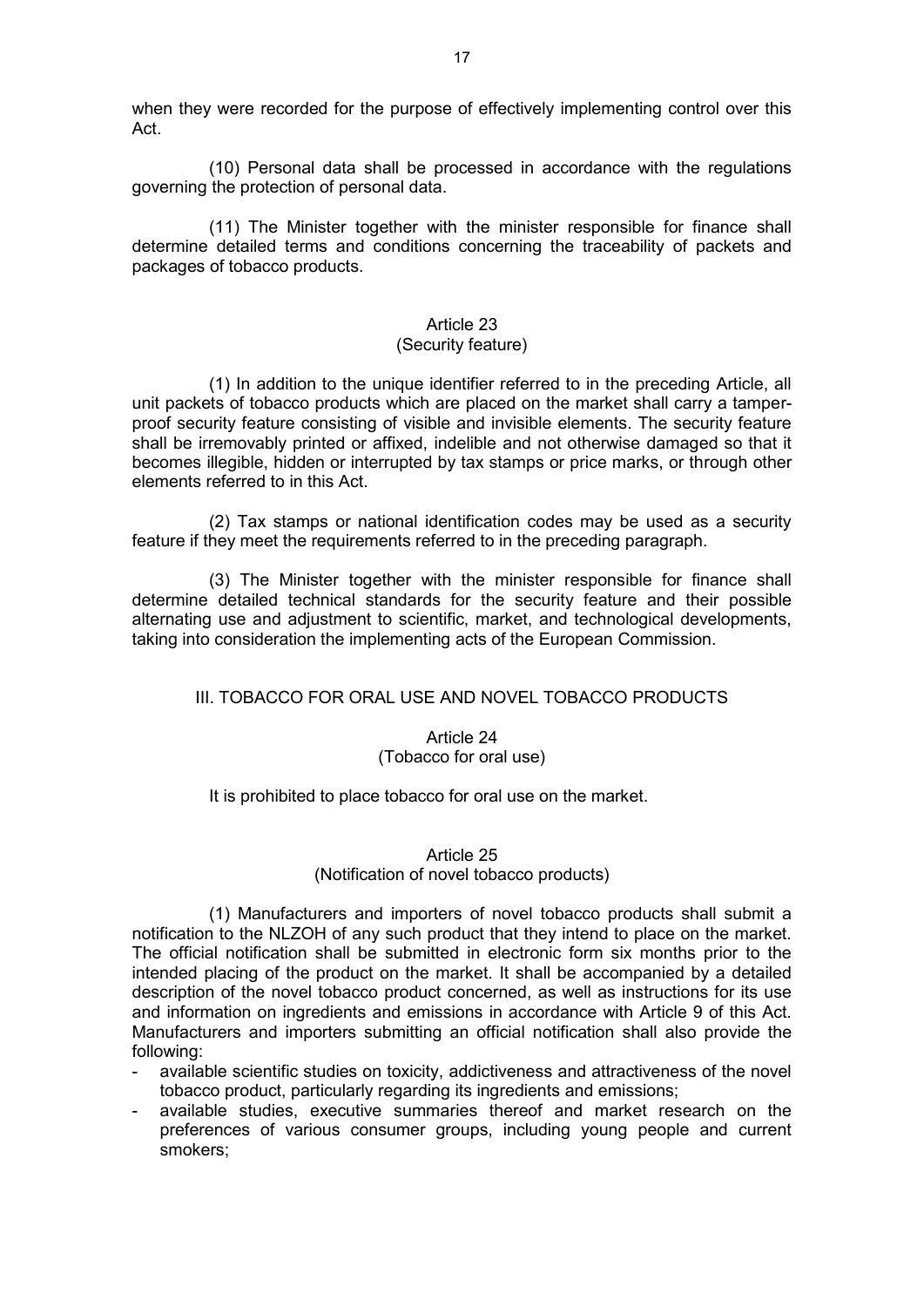- other available and relevant information, including a risk/benefit analysis of the product, its expected effects on the cessation of tobacco consumption, its expected effects on the initiation of tobacco consumption, and predicted consumer perception.

(2) Manufacturers and importers of novel tobacco products shall submit to the NLZOH any new or updated information on the studies, research or other information referred to in the preceding paragraph if the NLZOH deems that this is required due to changed circumstances. Manufacturers or importers of novel tobacco products may be required by the NLZOH to carry out additional tests or submit additional information on these products.

(3) The Minister shall lay down the form and manner of providing notifications on novel tobacco products.

## IV. ELECTRONIC CIGARETTES AND HERBAL PRODUCTS FOR SMOKING

## Article 26

## (Electronic cigarettes)

(1) Manufacturers and importers of electronic cigarettes and refill containers shall submit an official notification to the NLZOH on any such products which they intend to place on the market. The official notification shall be submitted in electronic form six months prior to the intended placement on the market. A new official notification shall be submitted for each modification of the product.

(2) Depending on whether the product is an electronic cigarette or a refill container, the official notification shall contain the following information:

- 1. the name and contact details of the manufacturer, a responsible legal entity or natural person in the Republic of Slovenia and, if applicable, the importer into the Republic of Slovenia;
- 2. a list of all ingredients contained in, and emissions resulting from the use of, the liquid, by brand name and type, including quantities thereof;
- 3. toxicological data regarding the liquid's ingredients and emissions, including when heated, referring in particular to their effects on the health of consumers when inhaled, and taking into account, inter alia, any addictive effect;
- 4. information on nicotine doses and uptake during consumption, in accordance with the manufacturer's instructions;
- 5. a description of the components of the product, including the opening and refill mechanism of the electronic cigarette or refill containers;
- 6. a description of the production process, including whether it involves series production, and a declaration that the production process ensures conformity with the requirements of this Article;
- 7. a declaration that the manufacturer and importer bear full responsibility for the quality and safety of the product when placed on the market and during consumption, in accordance with the manufacturer's instructions.

(3) Electronic cigarettes and refill containers must fulfil the following conditions:

- 1. nicotine-containing liquid is placed on the market only in dedicated refill containers not exceeding a volume of 10 ml. The cartridges or tanks in disposable electronic cigarettes or in single-use cartridges do not exceed a volume of 2 ml;
- 2. the nicotine-containing liquid does not contain nicotine in excess of 20 mg/ml;
- 3. the nicotine-containing liquid does not contain the additives referred to in paragraph one of Article 12 of this Act;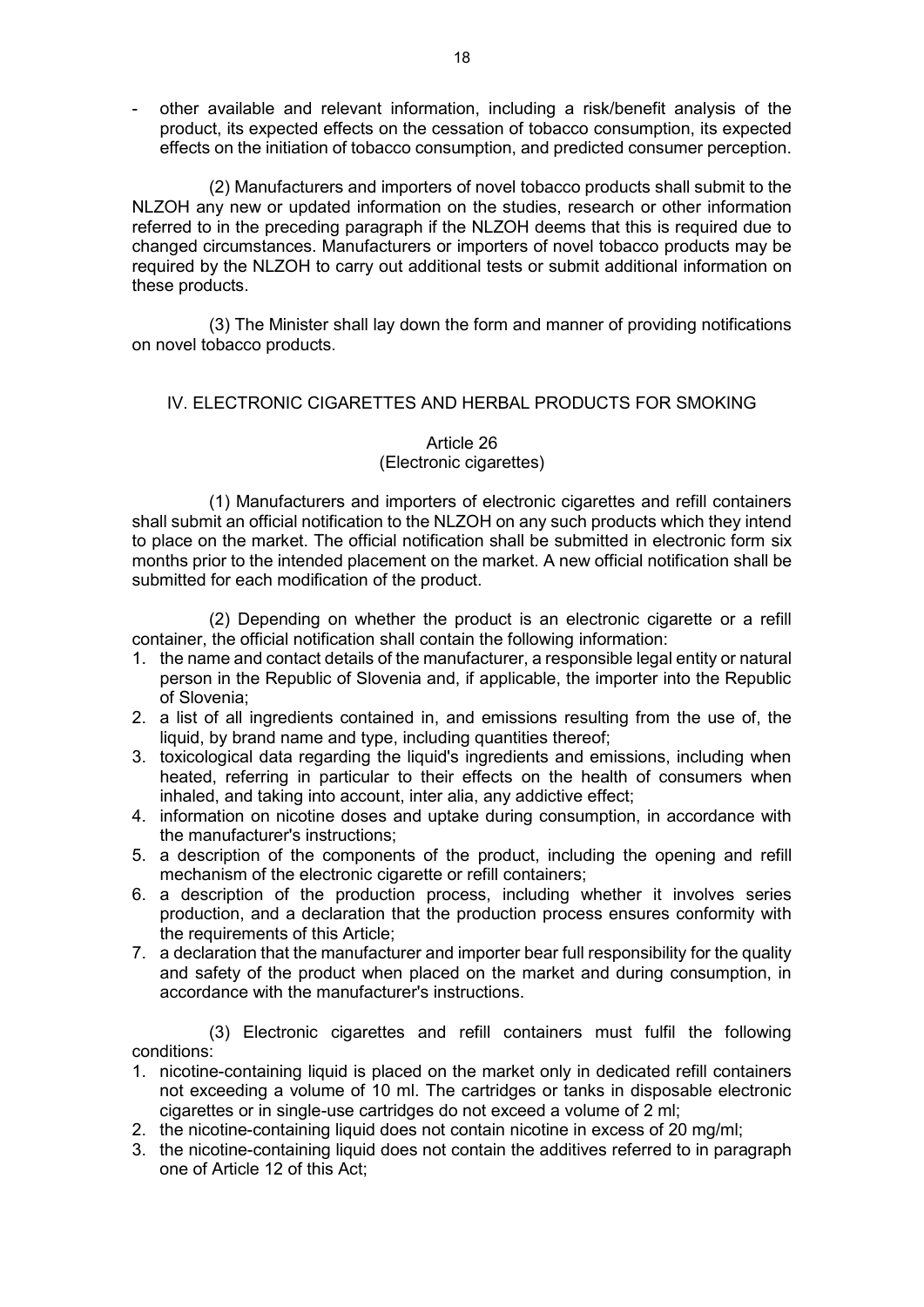- 4. only ingredients of high purity are used in the manufacture of the nicotine-containing liquid. Substances other than the ingredients referred to in point two of paragraph two of this Article are present in the nicotine-containing liquid only in trace amounts if such traces are technically unavoidable during manufacture;
- 5. except for nicotine, only ingredients that pose no risk to human health in heated or unheated form are used in the nicotine-containing liquid;
- 6. while being used, electronic cigarettes deliver nicotine doses at consistent levels, in accordance with the manufacturer's instructions;
- 7. electronic cigarettes and refill containers are child- and tamper-proof, are protected against unauthorised activities, breakage and leakage and have a mechanism that ensures refilling without leakage.

(4) Unit packets of electronic cigarettes and refill containers include a leaflet with information on:

- 1. the instructions for use and storage of the product, including a reference that the product is not recommended for use by young people or non-smokers;
- 2. contra-indications;
- 3. warnings for specific risk groups;
- 4. possible adverse effects;
- 5. addictiveness and toxicity; and
- 6. contact details of the manufacturer or importer and a legal entity or natural person for contact in the Republic of Slovenia.

(5) Unit packets and any outside packaging of electronic cigarettes and refill containers must:

- 1. include a list of all ingredients contained in the product in descending order of weight, and an indication of the nicotine content of the product and delivery per dose, the batch number and a recommendation to keep the product out of reach of children;
- 2. without prejudice to the preceding point, not include elements or features referred to in Article 17 of this Act, with the exception of indents one and three of paragraph one of Article 17 concerning information on the nicotine content and on flavourings, and carry the following health warning that is in compliance with the requirements specified in paragraphs two and three of Article 16 of this Act:

"This product contains nicotine, which is a highly addictive substance. It is not recommended for use by non-smokers."

(6) Manufacturers and importers of electronic cigarettes and refill containers shall annually submit to the NLZOH:

- comprehensive data on sales volumes, separately by brand name and type of product;
- information on the preferences of various consumer groups, including young people, non-smokers and the main types of current users;
- product sale methods: and
- executive summaries of any market surveys carried out in respect of the above, including an English translation thereof.

(7) The National Institute of Public Health (hereinafter "NIJZ") shall monitor market developments concerning electronic cigarettes and refill containers, including any evidence that their use is a gateway to nicotine addiction and ultimately traditional tobacco consumption among young people and non-smokers.

(8) The information received pursuant to paragraph two of this Article must be made publicly available on the NLZOH website. When making this information publicly available, the need to protect trade secrets shall be duly taken into account.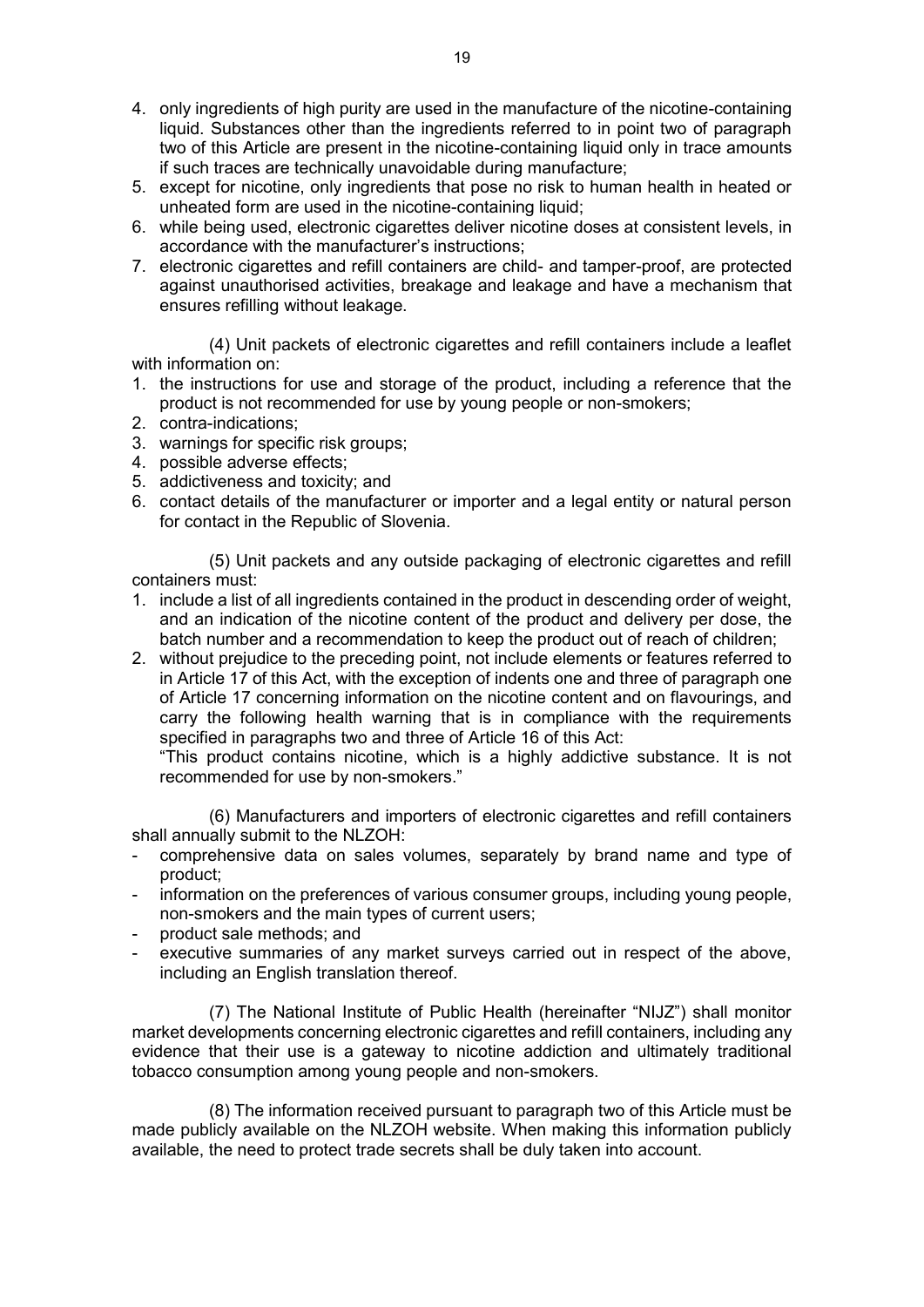(9) Manufacturers, importers, and distributors of electronic cigarettes and refill containers shall establish and maintain a system for collecting information about all of the suspected adverse effects on human health of these products and forward this information to the Health Inspectorate of the Republic of Slovenia.

(10) If any of the economic operators referred to in the preceding paragraph consider, or have reason to believe that electronic cigarettes or refill containers which are in their possession and are intended to be placed on the market or are placed on the market are not safe or not of good quality or are otherwise not in conformity with this Act, the economic operator shall immediately take the necessary measures to bring the product concerned into conformity with this Act, to withdraw or recall it, as appropriate. In such cases, the economic operator shall also be required to immediately inform bodies controlling the implementation of this Act, giving details, in particular, of the risk to human health and safety and of any measures taken pursuant to this paragraph, and of the results of such measures.

(11) At the request of the Health Inspectorate of the Republic of Slovenia, the economic operators referred to in paragraph nine of this Article shall also submit additional information on the safety and quality aspects or any adverse effects of electronic cigarettes or refill containers.

(12) In the case of electronic cigarettes and refill containers that comply with the requirements of this Article, where the NLZOH ascertains or has reasonable grounds to believe that specific electronic cigarettes or refill containers, or a type of electronic cigarette or refill container, could present a serious risk to human health, the NLZOH shall immediately inform the Health Inspectorate of the Republic of Slovenia about the findings.

(13) The NLZOH may charge manufacturers and importers of electronic cigarettes and refill containers fees for receiving, processing, and analysing the data submitted to it.

(14) The Minister shall lay down detailed conditions with regard to the official notification concerning electronic cigarettes and refill containers referred to in the first paragraph of this Article, and other conditions which must be fulfilled by electronic cigarettes and refill containers referred to in this Article.

#### Article 27 (Herbal products for smoking)

(1) Each unit packet and any outside packaging of herbal products for smoking shall carry the following health warning:

"Smoking this product damages your health."

(2) The health warning laid down in the preceding paragraph shall be printed on the front and back external surface of the unit packet and on any outside packaging.

(3) The health warning shall comply with the requirements set out in paragraph seven of Article 14 of this Act and cover 30% of the area of the corresponding surface of the unit packet and any outside packaging.

(4) The unit packets and any outside packaging of herbal products for smoking shall not include any of the elements or features set out in indents one, two and four of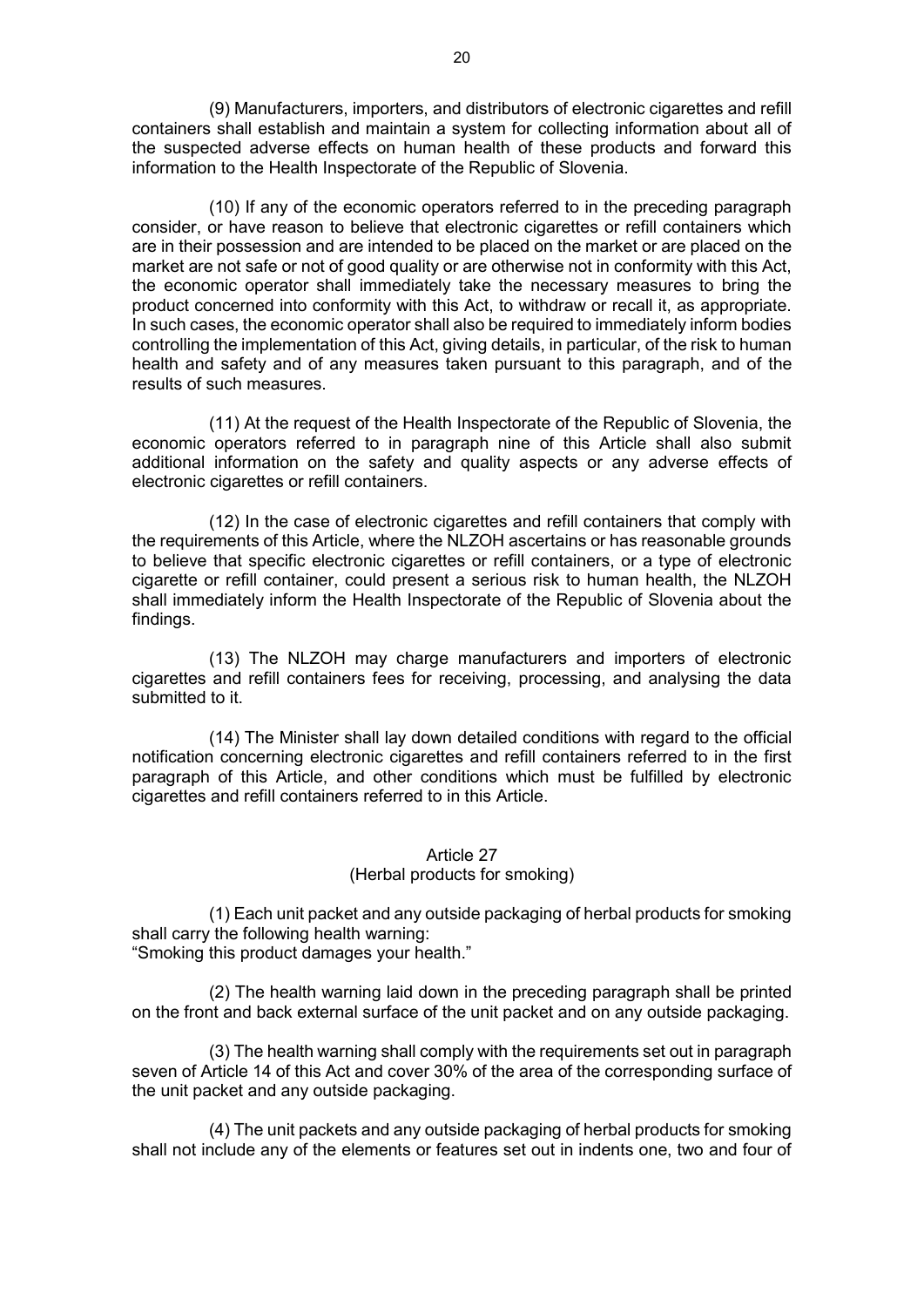paragraph one of Article 17 of this Act and shall not state that the product is free of additives or flavourings.

#### Article 28

(Reporting of ingredients of herbal products for smoking)

(1) Manufacturers and importers of herbal products for smoking shall submit to the NLZOH a list of all ingredients and quantities thereof used in the manufacture of such products by brand name and type. The official notification shall be submitted in electronic form six months before the intended placement on the market of a new or modified herbal product for smoking. Manufacturers or importers of herbal products shall inform the NLZOH if the composition of a product is modified in a way that affects the information provided under this Article.

(2) The information referred to in the preceding paragraph of this Article shall be made publicly available on the NLZOH website. When making this information publicly available, the need to protect trade secrets shall be duly taken into account.

(3) The Minister lays down the detailed conditions on the reporting procedures on the ingredients of herbal products for smoking.

### ADVERTISING, PROMOTING, SPONSORSHIP, AND SALE

Article 29 (Advertising)

(1) It shall be prohibited to donate to or sponsor any event, activity or individual or to directly or indirectly advertise and promote tobacco, tobacco products and related products, including via information society services.

(2) Exhibiting individual products at points of sale is deemed indirect advertising of tobacco, tobacco products and related products. Retailers shall store all the aforementioned products in such a way that they are not visible or accessible to the public. At each retail outlet, a maximum of one notification that the products referred to in the preceding paragraph are sold at a retail outlet shall be published in a visible place (A4 – 210 x 297 mm). Promotional gifts, vouchers, stamps and discount coupons or any other similar offers related to the purchase of tobacco, tobacco products and related products shall be prohibited. Promoting the sale of tobacco, tobacco products and related products shall be prohibited.

(3) Displaying brands and other marks for marking tobacco, tobacco products and related products on items that are not tobacco, tobacco products or related products in accordance with this Act shall be deemed indirect advertising of such products. The supply of tobacco, tobacco products and related products free of charge in a public place and in public spaces shall be deemed indirect advertising.

(4) Indirect advertising is deemed to occur when the name, mark, brand, logo, commercial designation or any other distinctive feature, including special colour combinations of tobacco, tobacco products and related products, resembles another product or service in such a way that tobacco, tobacco products and related products may be linked with such a product or service.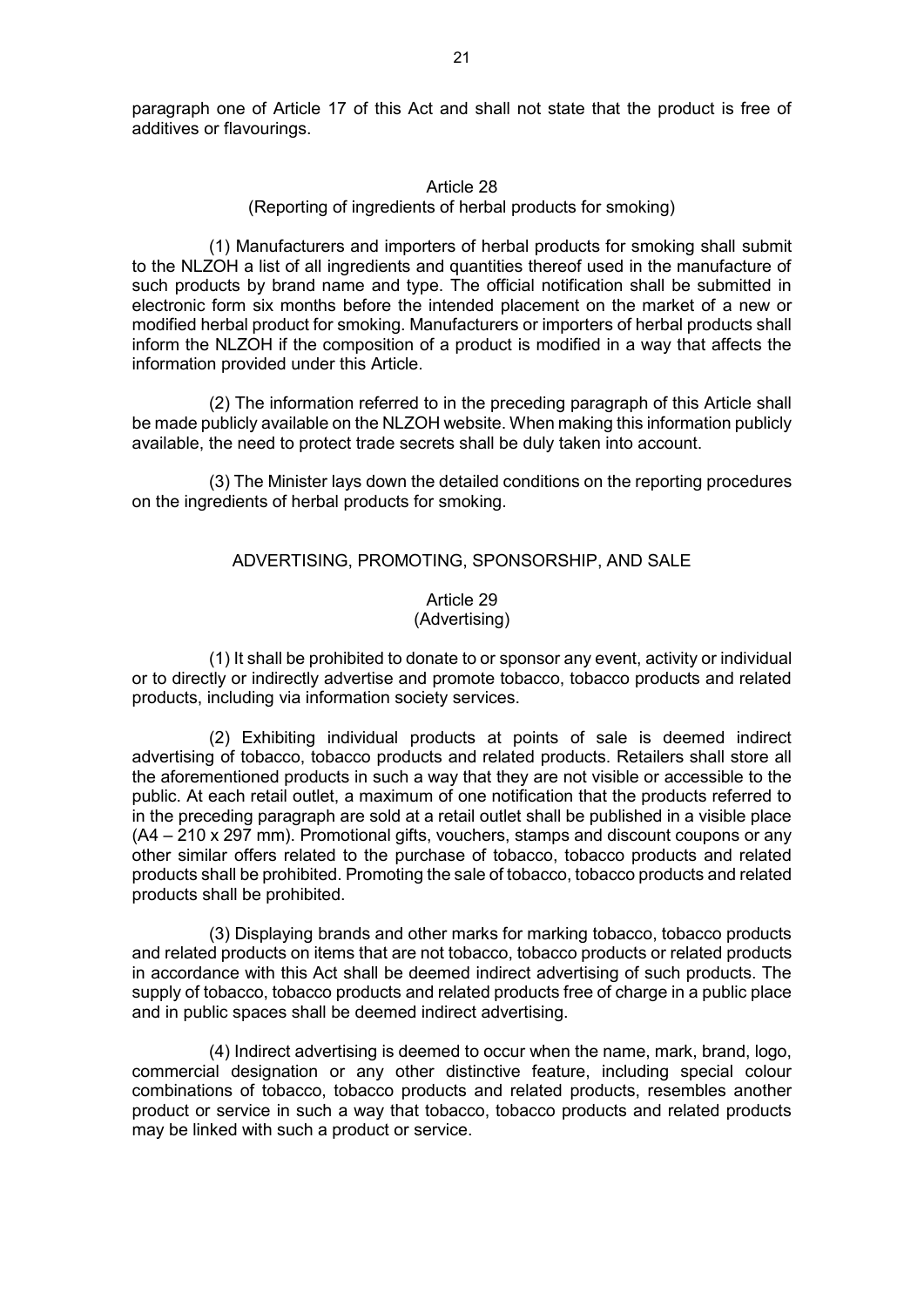(5) Indirect advertising is also deemed to occur when the name, mark, brand, logo, commercial designation or any other distinctive feature, including special colour combinations of another product or service, resembles tobacco, tobacco products and related products or the company manufacturing such products in such a way that these products may be linked with such a product or service.

(6) It shall be prohibited to advertise products that may through their appearance and intended use promote the consumption of tobacco, tobacco products and related products.

(7) It shall be prohibited to show and use tobacco, tobacco products and related products on television and in public performances intended for persons younger than 18, except in films, serials and series.

(8) The publication of data on the quality and other features of tobacco, tobacco products and related products in specialised books and magazines and publications intended solely for providing information to the producers and vendors of such products, provided that their distribution is limited to such persons or companies, is not regarded as advertising in accordance with the provisions of this Article.

### Article 30

## (Prohibition of sale)

(1) It shall be prohibited to sell tobacco, tobacco products and related products to persons younger than 18. Such products may not be sold by persons younger than 18.

(2) The prohibition on selling the products referred to in the preceding paragraph to persons younger than 18 shall be declared in a visible place in retail outlets for such products.

(3) It shall be prohibited to sell tobacco, tobacco products and related products from vending machines. It shall be prohibited to sell tobacco, tobacco products and related products in a manner which enables direct accessibility to such products. It shall be prohibited to sell tobacco, tobacco products and related products at temporary points of sale and mobile points of sale; kiosks installed in accordance with the provisions of local community shall not be considered as mobile points of sale under this Act.

(4) It shall be prohibited to sell single cigarettes and tobacco and related products except in the manufacturer's original packaging.

(5) It shall be prohibited to place on the market tobacco, tobacco products and related products via the internet, telecommunications or any other developing technology or cross-border distance sales.

(6) Manufacturing, placing on the market and cross-border distant sales of sweets, snacks, toys or other items in the shape of tobacco and related products intended for persons younger than 18 shall be prohibited.

> Article 31 (Age limit)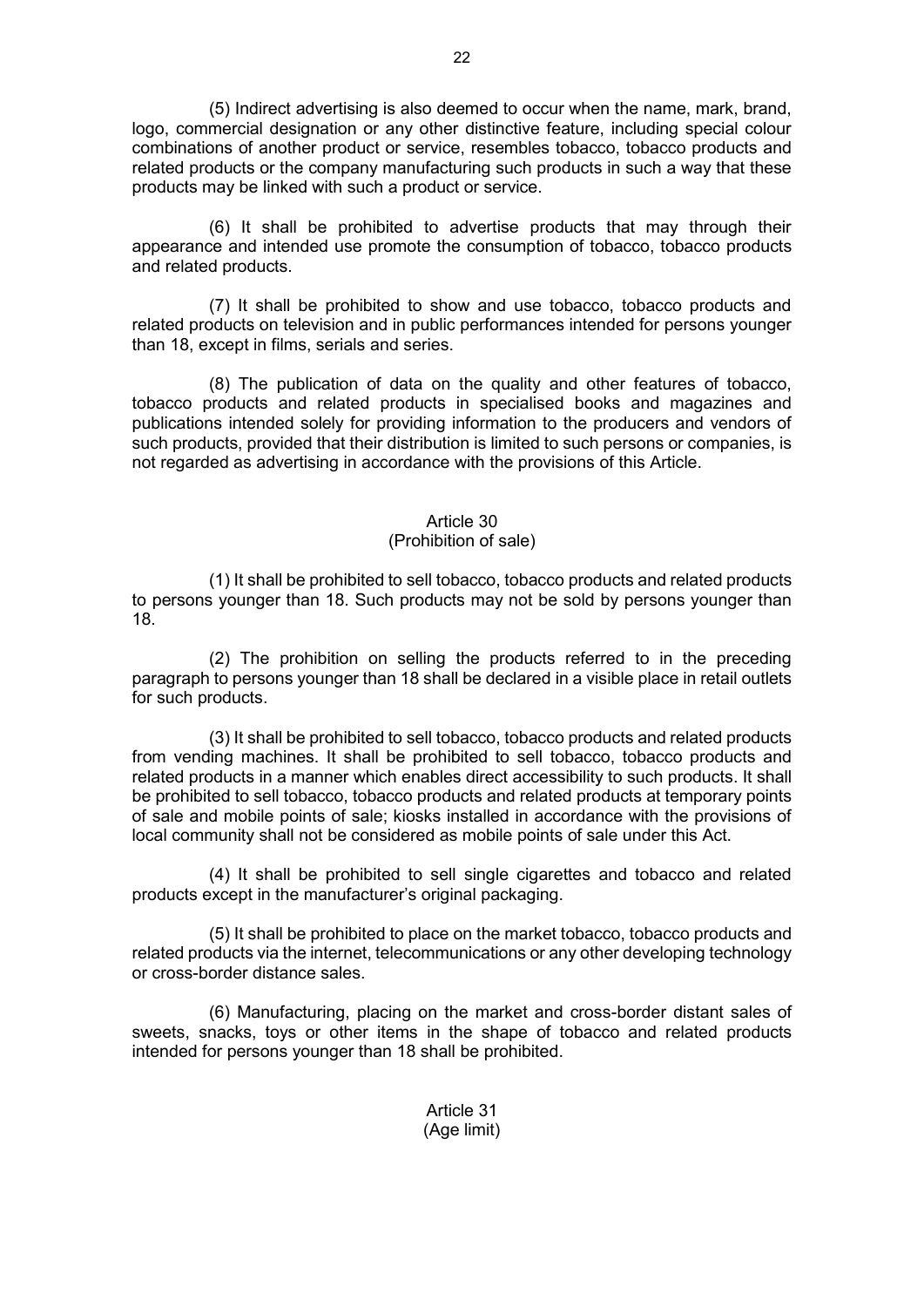A vendor may require that any person buying tobacco, tobacco products and related products prove his/her age using a public document. The vendor may not sell tobacco products or any related products to any person who refuses to do so.

## VI. LICENSING FOR THE SALE OF TOBACCO, TOBACCO PRODUCTS AND OTHER RELATED PRODUCTS

#### Article 32 (Licence)

(1) A licence shall be required to sell tobacco, tobacco products and related products in a business area specified in the licence (hereinafter: licence).

(2) The licence shall be issued by the Ministry.

(3) The license shall be issued for a specific business area in which there is continuous, intermittent or temporary invoicing for the supply of tobacco, tobacco products and related products, and which is linked to an individual sole trader or legal entity (hereinafter referred to as business entity) who sells such products in this business area.

(4) The licence shall be valid for five years as of the date of issue, with the possibility of renewal, each time for five years.

(5) The licence shall be marked with an identification number, date of validity, the name or business name and address of a business entity of the business area for which it was issued.

### Article 33

### (Application)

(1) An application for the acquisition or renewal of the licence shall be submitted by the business entity for each separate business area in electronic form to the Ministry.

(2) The application referred to in the preceding paragraph shall contain the name of the business entity, name of the responsible person of the business entity, the tax number of the business entity and the registration number of the business unit, as well as the address of the business area where tobacco, tobacco products and related products are sold.

(3) An administrative fee in accordance with the regulations governing administrative fees shall be charged for the administrative procedure and issue of the decision.

> Article 34 (Issuing of licence, data on the licence and licence visibility)

(1) In accordance with the application referred to in the preceding Article, the Ministry shall issue a licence on a special form authorising the sale of tobacco, tobacco products and related products to a business entity for a specific business area.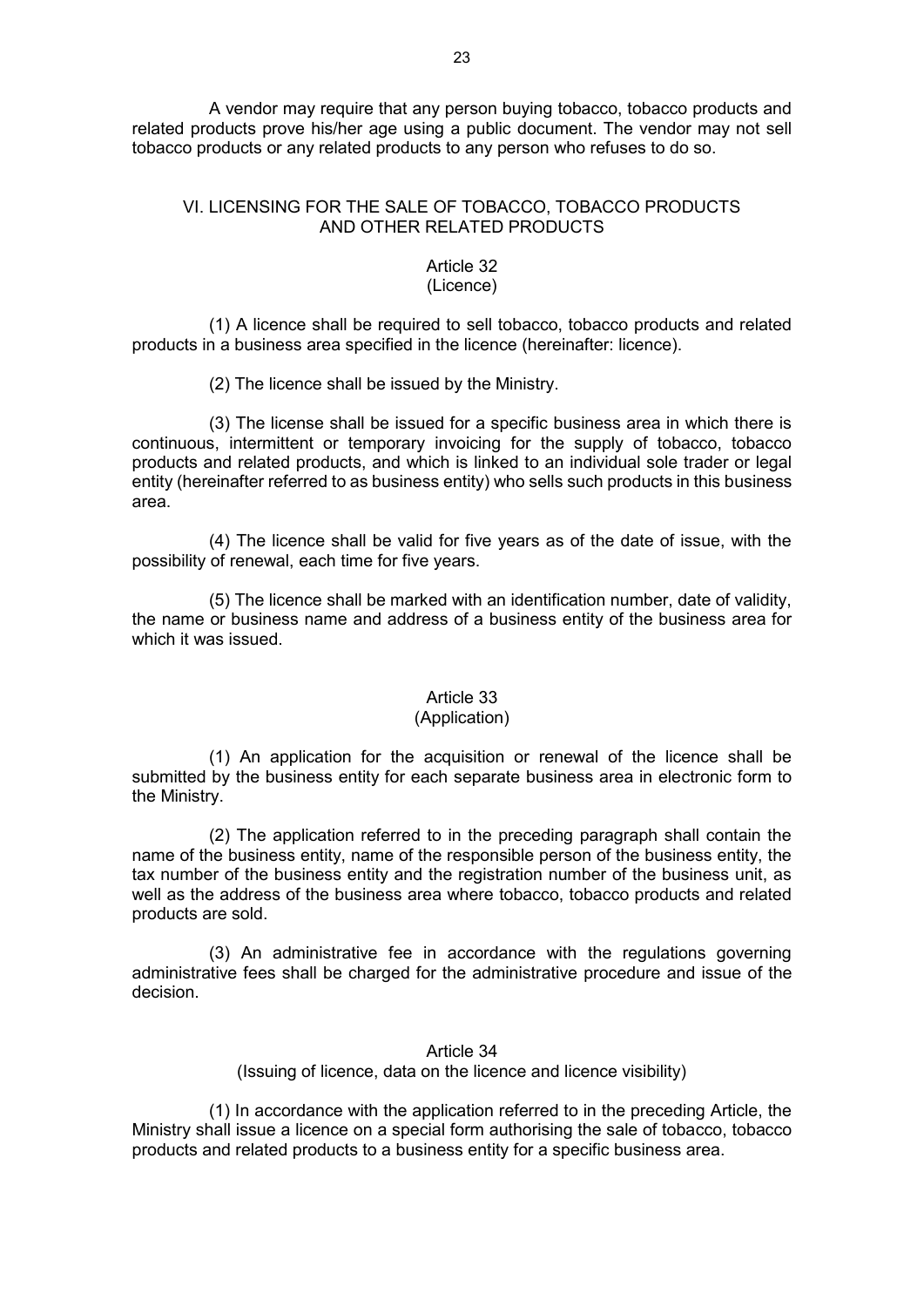(2) No appeal shall be permitted against a decision which does not allow the sale of tobacco, tobacco products and related products; however, an administrative (judicial) review shall be permitted.

(3) The licence shall be visibly displayed at the retail outlet.

(4) The Minister shall determine the detailed terms and conditions regarding the procedure and method for submitting the application and the specific form set out in the preceding Article electronically and for issuing the licence referred to in paragraph one of this Article.

## Article 35

### (Register of premises for the sale of tobacco, tobacco products and other related products)

(1) For the purpose of monitoring the sale of tobacco, tobacco products and related products, the Ministry shall establish IT support for a system for licensing the sale of tobacco, tobacco products and related products, as well as administer and maintain a register of premises in which the sale of tobacco, tobacco products and related products is carried out (hereinafter: the register) and in which the following information shall be recorded:

- 1. the name or business name of a business entity, the person responsible at the business entity,
- 2. the address of the business premises for which the license is issued,
- 3. the identification number of the license,
- 4. the date of validity of the license, and
- 5. data on the prohibition of the sale of tobacco, tobacco products and related products and the prohibition of re-acquiring the license for selling such products imposed in accordance with Article 38 of this Act.

(2) For the purposes of inspection under the provisions of this Act, access to the register, the Market Inspectorate of the Republic of Slovenia and the Financial Administration of the Republic of Slovenia shall have access to the register.

(3) The Ministry shall publish on its website the list of business premises, together with the name or the company name of the business entity on which the prohibition of the sale of tobacco, tobacco products, and other related products was imposed on the basis of Article 38 of this Act or whose sales license was withdrawn.

(4) For the purpose of setting up and operating the register, the Ministry shall have free access to information in the records of the Slovenian Business Register of the Agency of the Republic of Slovenia for Public Legal Records and Related Services

## Article 36 (Transfer of the licence)

The licence shall not be transferable.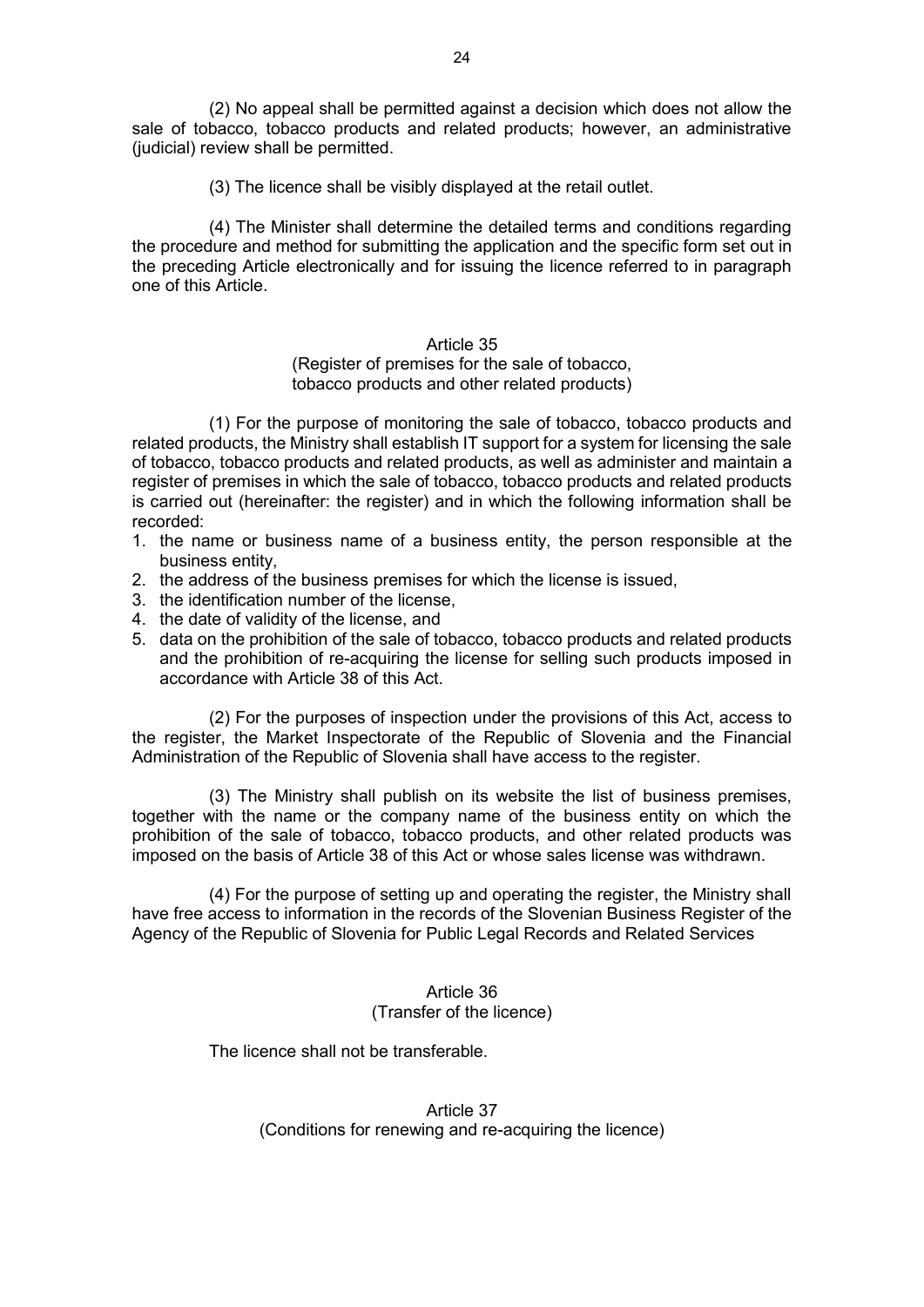(1) The condition for renewing the license is that, when submitting the application, no ban is imposed on the holder of the license for the business premises for the sale of tobacco, tobacco products and related products.

(2) The condition for re-acquiring the license is that, when submitting the application, no ban regarding the re-acquiring of the license has been imposed on the business entity for the business premises regarding which the application for re-acquiring the license has been filed.

#### Article 38

### (Prohibition of sale and licence withdrawal)

(1) The Ministry may temporarily prohibit a business entity from selling tobacco, tobacco products and related products if in the business area for which the licence was issued infringements of the provisions of Articles 29 and 30 of this Act are discovered by means of a final decision.

(2) The suspension of sales shall be for six months.

(3) After the final decision referred to in paragraph one of this Article, the Market Inspectorate of the Republic of Slovenia shall forward the information on the offender and infringements to the Ministry.

(4) If the licence for sales by the business entity has been previously suspended for particular business premises, it shall be withdrawn upon the next infringement determined by a final decision referred to in paragraph one of this Article, and the re-acquisition of the licence shall be prohibited for a period of three years

(5) If a prohibition of sale has already been imposed on a business entity twice for particular business premises, the entity's licence shall be withdrawn upon the next infringement referred to in paragraph one of this Article and the re-acquisition of the licence shall be prohibited (permanent ban).

(6) During the prohibition of the sale of tobacco, tobacco products and related products or during the prohibition of the re-acquiring of the licence, the business entity may not extend the validity of a licence or submit an application for a new license.

(7) If a business entity sells tobacco, tobacco products and related products in a business area without a valid license, it shall be permanently prohibited from acquiring a licence for this business area.

(8) After the final decision referred to in the preceding paragraph, the Market Inspectorate of the Republic of Slovenia shall forward the information on the offender and infringement to the Ministry.

### VII. PROHIBITION OF SMOKING AND DESIGNATED SMOKING ROOMS

### Article 39 (Prohibition of smoking)

(1) It shall be prohibited to smoke or use tobacco, tobacco products and related products, apart from chewing tobacco and nasal tobacco, in any enclosed public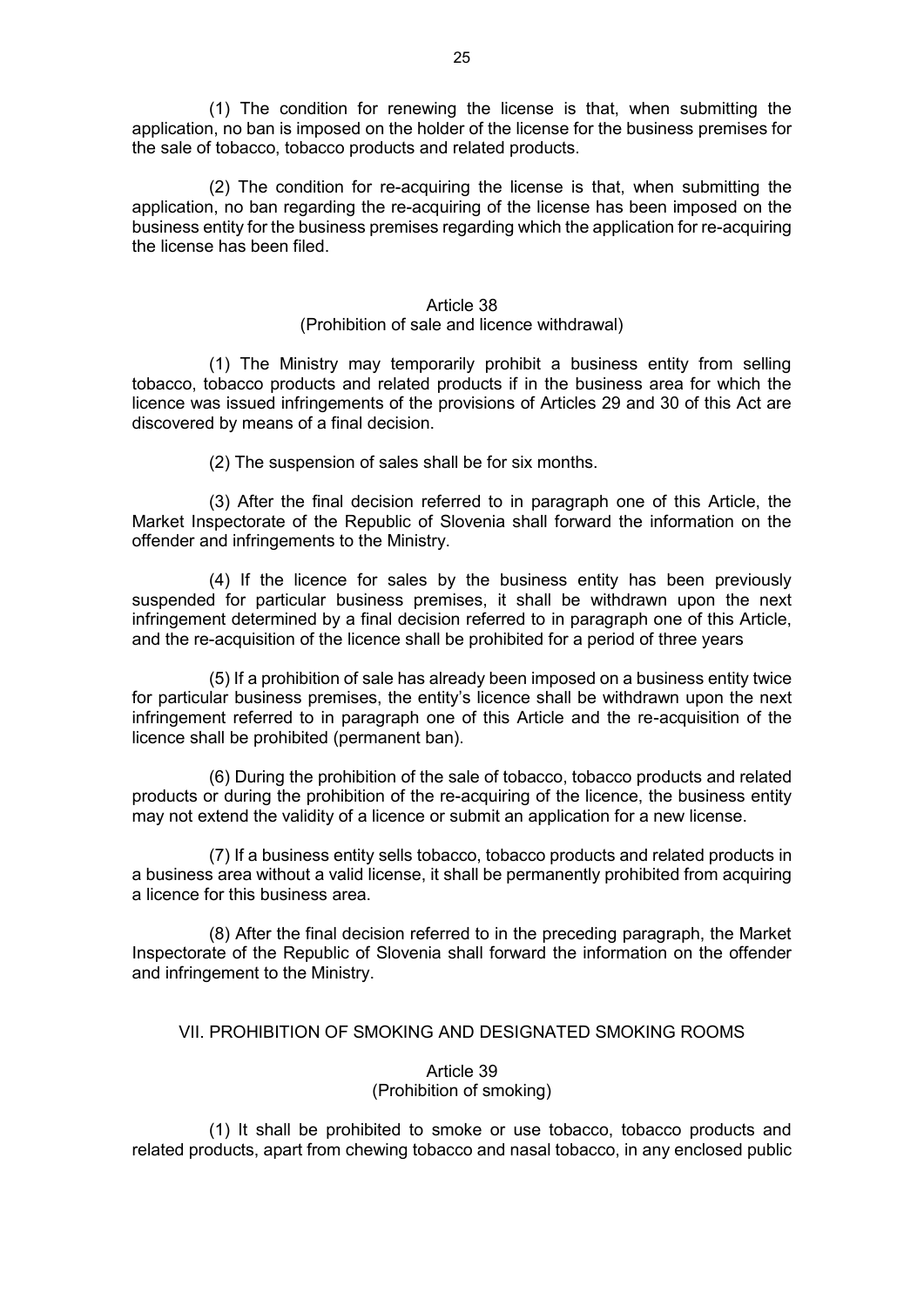spaces or work premises, as well as in private cars in the presence of persons younger than 18.

(2) Furthermore, smoking or using tobacco, tobacco products and related products, apart from chewing tobacco and nasal tobacco, shall be prohibited in spaces that are not considered enclosed spaces under this Act if they form part of associated appertaining land of premises where child-care or educational services are performed.

(3) Notwithstanding paragraphs one and two of this Article, smoking or the use of tobacco, tobacco products and related products shall be allowed:

- in areas specially designated for smokers in accommodation facilities and other providers of overnight stays,
- in senior citizens' homes and prisons in areas not intended for common use, if only smokers reside there,
- in areas specially designated for smokers in psychiatric hospitals and in areas specially designated for smokers at other treatment providers for mental patients,
- in designated smoking rooms.

(4) Designated smoking rooms shall not be allowed in areas where health care, child care or education are provided.

(5) Owners, tenants or managers of spaces where smoking is prohibited shall be responsible for upholding the prohibition on smoking and the use of tobacco, tobacco products and related products.

### Article 40

## (Designated smoking room)

(1) Designated smoking rooms must meet the following conditions:

- the space must be regulated so that air contaminated with tobacco smoke cannot flow freely from it into other spaces;
- the space may not be designed for passage into other areas, and may not exceed more than 20% of the total surface area of a public space and/or work premises;
- the space must be designed exclusively for smoking, with the service of food and beverages not allowed in the space;
- food and beverages may not be brought into the space.

(2) The Minister shall set out the detailed conditions to be met by designated smoking rooms.

### VIII. SUPERVISION

### Article 41

## (Supervisory and offence authority)

(1) Supervision of the implementation of this Act shall be conducted by the Health Inspectorate of the Republic of Slovenia, the Labour Inspectorate of the Republic of Slovenia, the Market Inspectorate of the Republic of Slovenia, the Financial Administration of the Republic of Slovenia, the Police, and the Municipal Warden Service.

(2) The Health Inspectorate of the Republic of Slovenia shall conduct supervision of: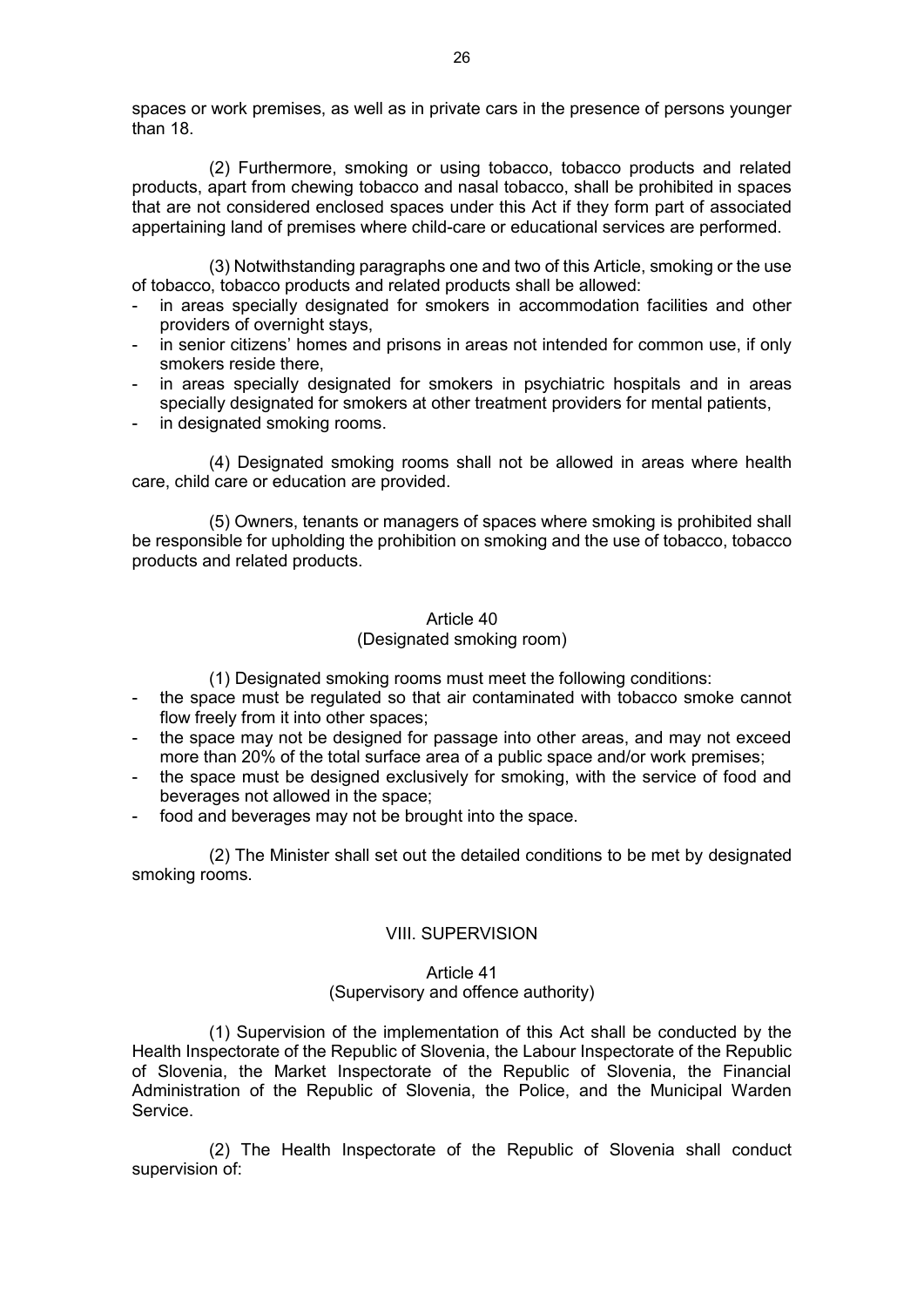- 1. the tar, nicotine and carbon monoxide emissions from cigarettes referred to in Article 7 of this Act;
- 2. the prohibition of placement on the market of tobacco with a characterising flavour referred to in Article 11 of this Act;
- 3. the prohibition of placing on the market tobacco products containing additives listed in Article 12 of this Act;
- 4. the reporting and submission of information by manufacturers and importers on ingredients and emissions of tobacco, tobacco products, and related products in accordance with Articles 9, 10 and 25, and paragraphs one, two, and six of Article 26, and Article 28 of this Act;
- 5. the obligations that must be met by manufacturers, importers and distributors of electronic cigarettes referred to in paragraphs nine, ten, and eleven of Article 26 of this Act and the conditions that must be met by electronic cigarettes referred to in paragraph three of Article 26 of this Act;
- 6. the prohibition of smoking or using tobacco, tobacco products and related products, apart from chewing tobacco and nasal tobacco, in public spaces referred to in Article 39 of this Act;
- 7. individuals who fail to uphold the prohibition of smoking or using tobacco, tobacco products and related products, apart from chewing tobacco and nasal tobacco, in public spaces referred to in Article 39 of this Act;
- 8. the conditions that must be met by designated smoking rooms in public spaces referred to in the preceding Article;
- 9. individuals who fail to uphold the prohibition of bringing food and drink into the designated smoking rooms referred to in the preceding Article.

(3) Should the Health Inspectorate of the Republic of Slovenia based on its own findings or the findings of the NLZOH determine that tobacco, tobacco products or related products are being manufactured and sold in contravention of Articles 7, 8, 11 and 12 of this Act, it shall by virtue of a decision prohibit the manufacture and sale of the tobacco products, and order their removal from manufacture and sale.

(4) Should the Health Inspectorate of the Republic of Slovenia based on the findings of the NLZOH determine that for a certain brand and type of tobacco, tobacco products or related products manufacturers and importers are not fulfilling the obligations to report or submit information on products referred to in Articles 9, 10, 25, 26, and 28 of this Act, it shall by virtue of a decision prohibit the sale of the tobacco products, and order their removal from sale.

(5) At the request of the Health Inspectorate of the Republic of Slovenia, the NLZOH may conduct laboratory testing of tobacco, tobacco products and related products. Natural persons and legal entities placing on the market tobacco, tobacco products, and related products must provide to the competent inspector a sample of such product free of charge. Should it be established by means of laboratory testing that the sample taken in the procedure of conducting supervision is not in accordance with the provisions of this Act, the costs of laboratory testing shall be borne by the natural person or legal entity that provided the sample.

(6) The Labour Inspectorate of the Republic of Slovenia shall conduct supervision of:

- 1. prohibition of smoking or using tobacco, tobacco products, and related products, apart from chewing tobacco and nasal tobacco, in work premises referred to in Article 39 of this Act;
- 2. individuals who fail to uphold the prohibition of smoking or using tobacco, tobacco products and related products, apart from chewing tobacco and nasal tobacco, in work premises referred to in Article 39 of this Act;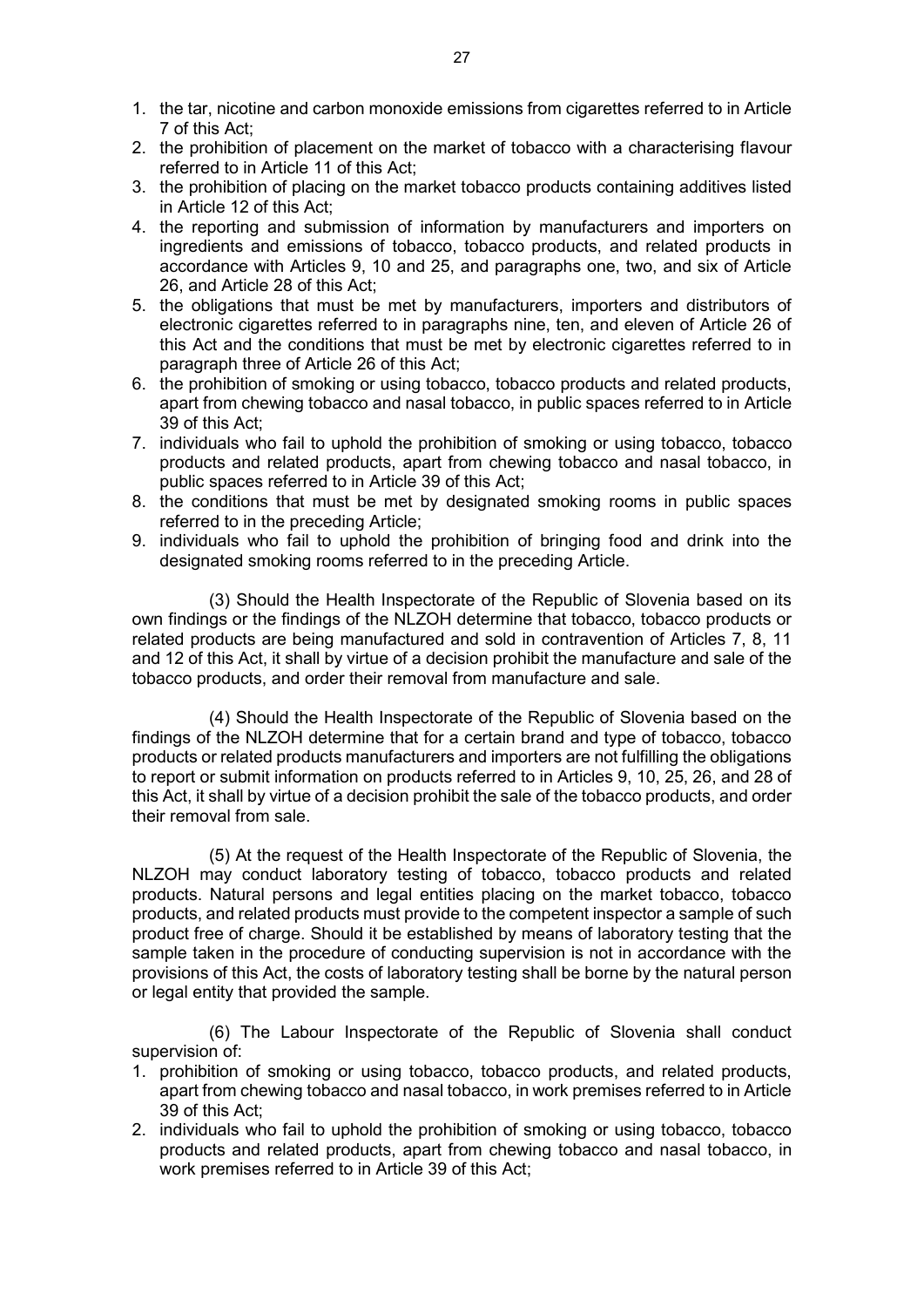- 3. the conditions that must be met by designated smoking rooms in work premises referred to in the preceding Article;
- 4. individuals who fail to uphold the prohibition of bringing food and drink into designated smoking rooms referred to in the preceding Article.

(7) The Market Inspectorate of the Republic of Slovenia shall conduct supervision of:

- 1. the conditions that must be met by tobacco and tobacco products referred to in Articles 13–20 of this Act;
- 2. the prohibition of placing on the market tobacco for oral use referred to in Article 24 of this Act;
- 3. the conditions that must be met by electronic cigarettes referred to in paragraphs four and five of Article 26 of this Act;
- 4. the conditions that must be met by herbal products for smoking referred to in Article 27 of this Act;
- 5. the prohibition of sponsorship and advertising of tobacco, tobacco products and related products referred to in Article 29 of this Act;
- 6. the prohibition of sale referred to in Articles 30 and 31 of this Act;
- 7. the sale of tobacco, tobacco products, and related products without the licence referred to in Article 32 of this Act and the visibility of the licence in the business area referred to in paragraph three of Article 34 of this Act;

(8) The Financial Administration of the Republic of Slovenia shall conduct supervision of the conditions prescribed in Articles 22 and 23 of this Act that must be met by tobacco and tobacco products, as well as the sale of tobacco, tobacco products and related products without a license referred to in Article 32 of this Act.

(9) If the Market Inspectorate of the Republic of Slovenia discovers that tobacco and tobacco products are being sold and manufactured in contravention of Articles 13–20 of this Act or without a valid licence referred to in Article 32 of this Act, it shall by virtue of a decision prohibit the sale and manufacture of such products, and order their removal from manufacture and sale.

(10) If the Financial Administration of the Republic of Slovenia discovers that tobacco and tobacco products are manufactured and sold without identification marks or safety features referred to in Articles 22 and 23 of this Act, it shall by virtue of a decision prohibit the sale and manufacture of these products and order their removal from the manufacture and sale.

(11) The Health Inspectorate of the Republic of Slovenia, based on the received notification referred to in paragraph twelve of Article 26 of this Act, shall take appropriate temporary measures to protect human health, which include the prohibition of sale of a particular product or the withdrawal of a particular product from the market.

(12) If the competent inspection body discovers that electronic cigarettes and herbal products are being sold and manufactured in contravention of Articles 26 and 27 of this Act or without a valid licence referred to in Article 32 of this Act, it shall by virtue of a decision prohibit the sale and manufacture of such products, and order their removal from manufacture and sale.

(13) If the Market Inspectorate of the Republic of Slovenia discovers that tobacco, tobacco products and related products are being sponsored and advertised in contravention of Article 29 of this Act, it shall by virtue of a decision prohibit such sponsorship or advertising. In order to execute the decision, it shall order the immediate removal of advertising material at the expense of the business entity.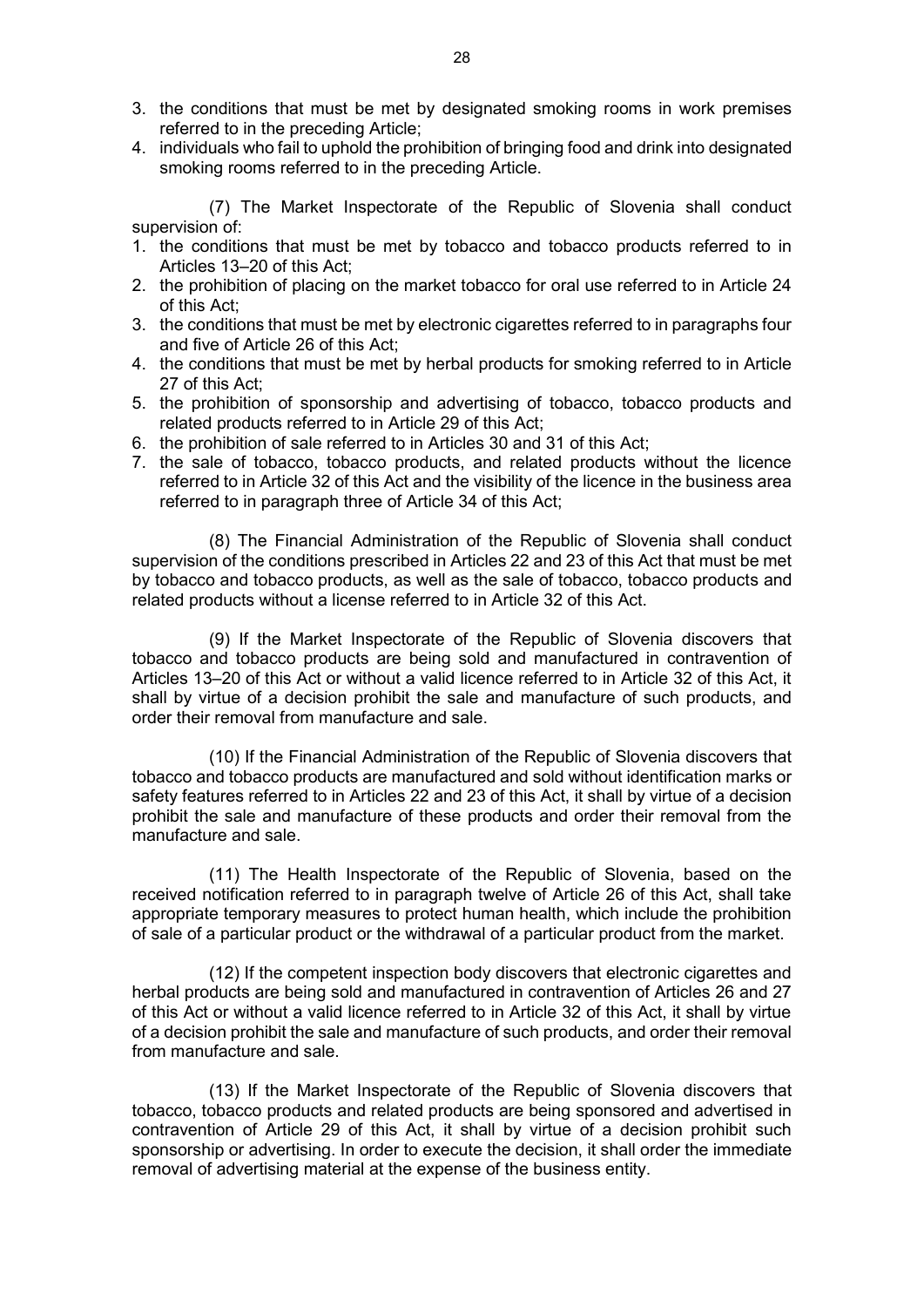(14) If the competent inspection body discovers that a designated smoking room fails to meet the conditions specified in the preceding Article, it shall by virtue of a decision prohibit the use of the designated smoking room until the breach is rectified.

(15) The competent inspector, while conducting supervision of the prohibition of sale of tobacco, tobacco products and related products to persons younger than 18 referred to in paragraph one of Article 30 of this Act, may cooperate with a person younger than 18. In order to cooperate with a person younger than 18, the prior written consent of the parents or guardians of the respective minor must be obtained.

(16) The Police and the Municipal Warden Service conduct supervision of the prohibition of smoking in all vehicles if persons younger than 18 as referred to in paragraph one of Article 39 of this Act are present.

## IX. PENAL PROVISIONS

### Article 42 (Offences)

(1) A fine of €4,000 to €33,000 shall be imposed for an offence on a legal person that:

- 1. places on the market or manufactures cigarettes with tar, nicotine, and carbon monoxide content exceeding the amounts laid down in Article 7 of this Act;
- 2. places on the market tobacco products for which the obligation to report on the ingredients and emissions of such products is not fulfilled (Articles 9 and 10);
- 3. places on the market tobacco products with a characterising flavour (Article 11) or additives listed in paragraphs one and three of Article 12 of this Act, or places on the market tobacco products containing flavourings in any of their components (paragraph two of Article 12);
- 4. places on the market tobacco products or smokeless tobacco products not meeting the conditions regarding the labelling, packaging, general warnings, information messages and combined health warnings (Articles 13, 14, 15, and 16);
- 5. places on the market tobacco products, the labelling or outside packaging of which are in contravention of the provisions of Article 17 of this Act;
- 6. places on the market cigarette unit packets and outside cigarette packaging, the appearance and the content of which are in contravention of the provisions of Article 18 of this Act;
- 7. places on the market tobacco unit packets and outside roll-your-own tobacco packaging, the appearance and the content of which are in contravention of the provisions of Article 19 of this Act;
- 8. places on the market individual cigarettes the appearance of which is in contravention of the provisions of Article 20 of this Act;
- 9. does not allow the immediate availability of a special identification mark (paragraph four of Article 22);
- 10. does not record the entry of all packets and intermediate trends and final removal of packets from their possession in a way that allows a unique and unambiguous identification and tracking of all packets (paragraph five of Article 22);
- 11. does not keep records of all transactions (paragraph six of Article 22);
- 12. does not provide the equipment for the recording of tobacco products to the the economic operators involved in the trade of tobacco products from the manufacturer to the last economic operator before the first sale at the sales outlet, including importers, warehouses and transportation companies, or supplies such equipment,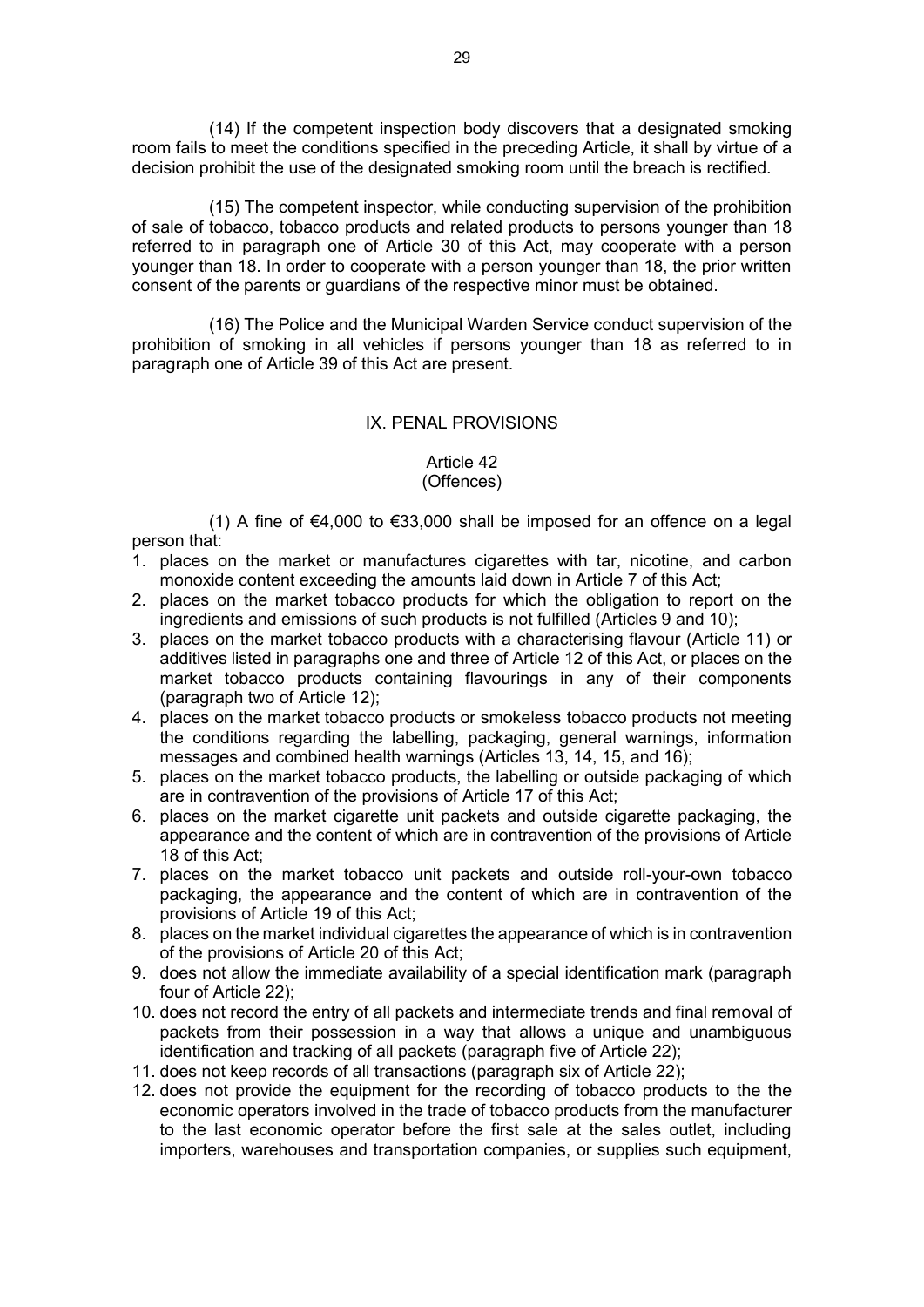but the equipment does not allow electronic reading and unambiguous identification and tracking of all packets (paragraph seven of Article 22);

- 13. changes or deletes recorded data or does not keep proper records to facilitate effective supervision of this Act (paragraph nine of Article 22)
- 14. places on the market tobacco products not bearing an identification mark or security feature, or bearing an identification mark or security feature that does not meet the required technical standards (paragraphs one to three of Article 22, and Article 23);
- 15. places on the market tobacco for oral use (Article 24);
- 16. fails to notify the NLZOH on novel tobacco products at the latest within six months prior to the planned placement on the market (Article 25);
- 17. places on the market electronic cigarettes in contravention of Article 26 of this Act;
- 18. if a manufacturer, importer or distributor of electronic cigarettes fails to fulfil the conditions referred to in paragraphs nine, ten, and eleven of Article 26 of this Act;
- 19. places on the market herbal products for smoking in contravention of Article 27 of this Act;
- 20. fails to report on the ingredients of herbal products for smoking pursuant to Article 28 of this Act;
- 21. donates to or sponsors an event, activity or individual while directly or indirectly advertising or promoting tobacco products and other related products (Article 29);
- 22. depicts or uses tobacco, tobacco products and related products on television and during public performances (paragraph seven of Article 29);
- 23. sells tobacco, tobacco products, and other related products to persons younger than 18 or fails to display the prohibition of sale in a visible place, or if tobacco products are sold by a person younger than 18 (paragraphs one and two of Article 30);
- 24. places on the market tobacco, tobacco products and other related products in contravention of paragraph three of Article 30 of this Act;
- 25. places on the market tobacco, tobacco products, and other related products that are not in the manufacturer's original packaging (paragraph four of Article 30);
- 26. places on the market or conducts cross-border distance sales of tobacco, tobacco products, and other related products through the internet, telecommunications, and other developing technologies (paragraph five of Article 30);
- 27. places on the market or conducts cross-border distance sales of sweets, snacks, toys or other items in the shape of tobacco products (paragraph six of Article 30);
- 28. fails to display in a visible place at a retail outlet a valid licence for the sale of tobacco, tobacco products, and related products (paragraph three of Article 34);
- 29. fails to ensure that the prohibition of smoking or using tobacco, tobacco products and related products is upheld, apart from chewing tobacco and nasal tobacco, in all public spaces and work premises (Article 39);
- 30. if designated smoking rooms do not meet the conditions referred to in Article 40 of this Act.

(2) A fine of €800 to €2,000 shall be imposed on the responsible person of a legal entity, the responsible person of a self-employed person, and the responsible person of a sole trader who commits an offence referred to in the preceding paragraph.

(3) A fine of  $\epsilon$ 1,600 to  $\epsilon$ 8,000 shall be imposed on a sole trader or selfemployed person who commits an offence referred to in paragraph one of this Article.

(4) Mandatory seizure of the tobacco, tobacco products, and other related products that are the subject of an offence shall be executed, in addition to the fine for the offences referred to in points one, three, four through eight, fifteen, seventeen, and nineteen of paragraph one of this Article.

(5) A fine of €50,000 shall be imposed on a legal entity or a sole trader who sells tobacco, tobacco products, and related products without a valid licence.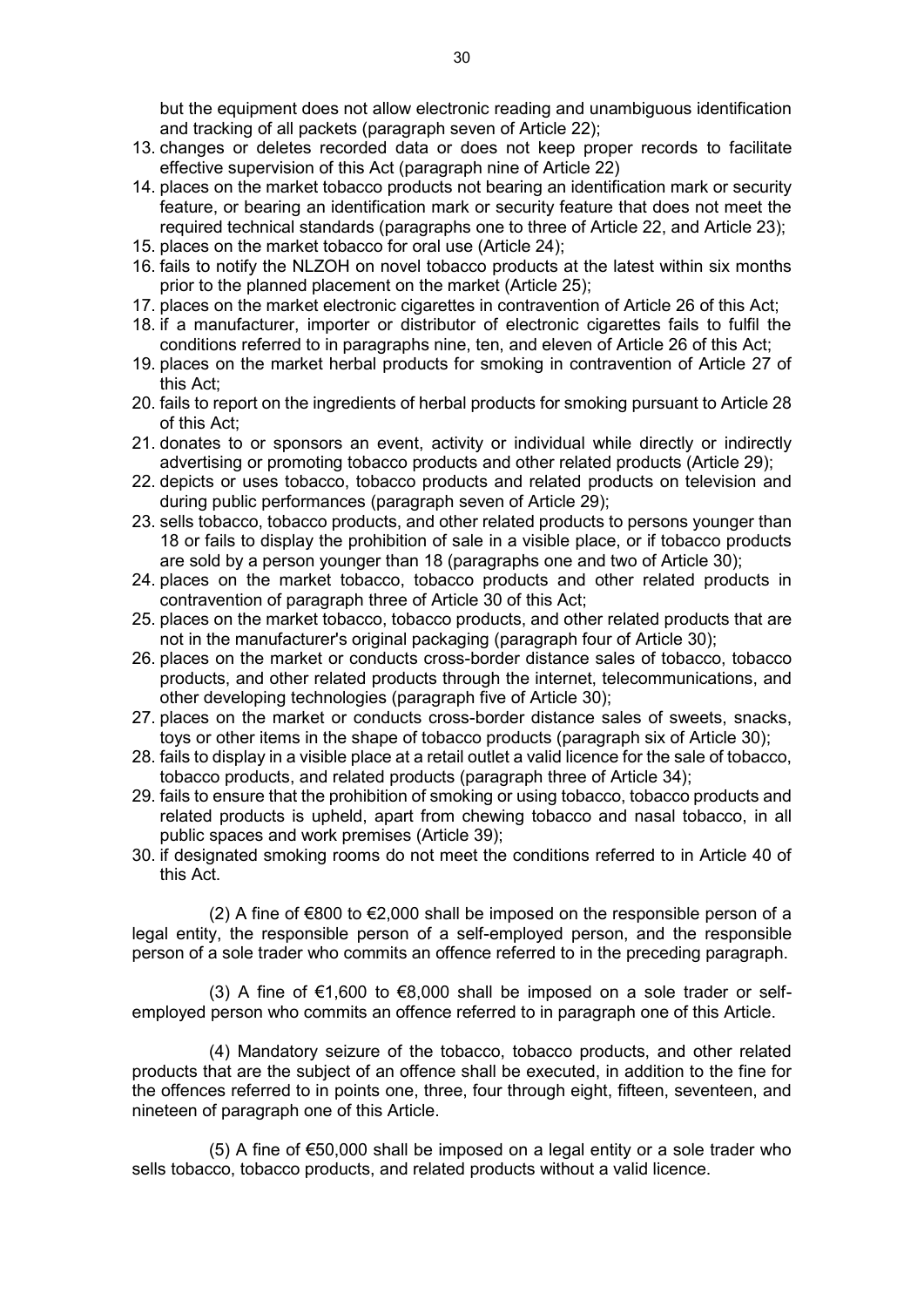(6) A fine of €5,000 shall be imposed on the responsible person of a legal entity or the responsible person of a sole trader who sells tobacco, tobacco products and related products without a valid licence.

## Article 43

## (Offences of individuals)

(1) A fine of  $\epsilon$ 125 shall be imposed on an individual who:

- provides tobacco, tobacco products, and other related products free of charge in a public place and in public spaces for the purpose of advertising and promotion (paragraph three of Article 29);
- smokes or uses tobacco, tobacco products, and related products in an enclosed public space or work premises where smoking or the use of such products is prohibited (Article 39);
- brings food or drink into a designated smoking room (paragraph one of Article 40);

(2) A fine of €250 shall be imposed on an individual who smokes or uses tobacco, tobacco products, or other related products, apart from chewing tobacco and nasal tobacco, in all vehicles where persons younger than 18 are present (Article 39).

## X. TRANSITIONAL AND FINAL PROVISIONS

## Article 44 (Transitional provisions)

(1) Notwithstanding the provisions of this Act, the following products may be placed on the market until 20 May 2017:

- tobacco products that were manufactured or distributed for free circulation and marked in accordance with the Restriction of the Use of Tobacco Products Act (Official Gazette of the Republic of Slovenia [Uradni list RS], Nos. 57/96, 119/02, 26/03 - official consolidated text, 101/05, 17/06 – official consolidated text, 60/07 and 93/07 – official consolidated text) prior to the entry into force of this Act;
- electronic cigarettes or refill containers that were manufactured or released for free circulation prior to entry into force of this Act;
- herbal products for smoking that were manufactured or released for free circulation prior to entry into force of this Act.

### Article 45

### (Harmonisation of actions)

(1) Regarding products that have already been placed on the market, the information referred to in Articles 9, 25 and 28 of this Act shall be provided within six months after the entry into force of this Act.

(2) Regarding products that have already been placed on the market, the information referred to in paragraph two of Article 26 of this Act shall be provided within six months after the entry into force of this Act.

(3) Retailers of tobacco, tobacco products and related products must ensure the implementation of the ban on advertising referred to in paragraph one of Article 29 of this Act and on the business premises of companies engaged in the production,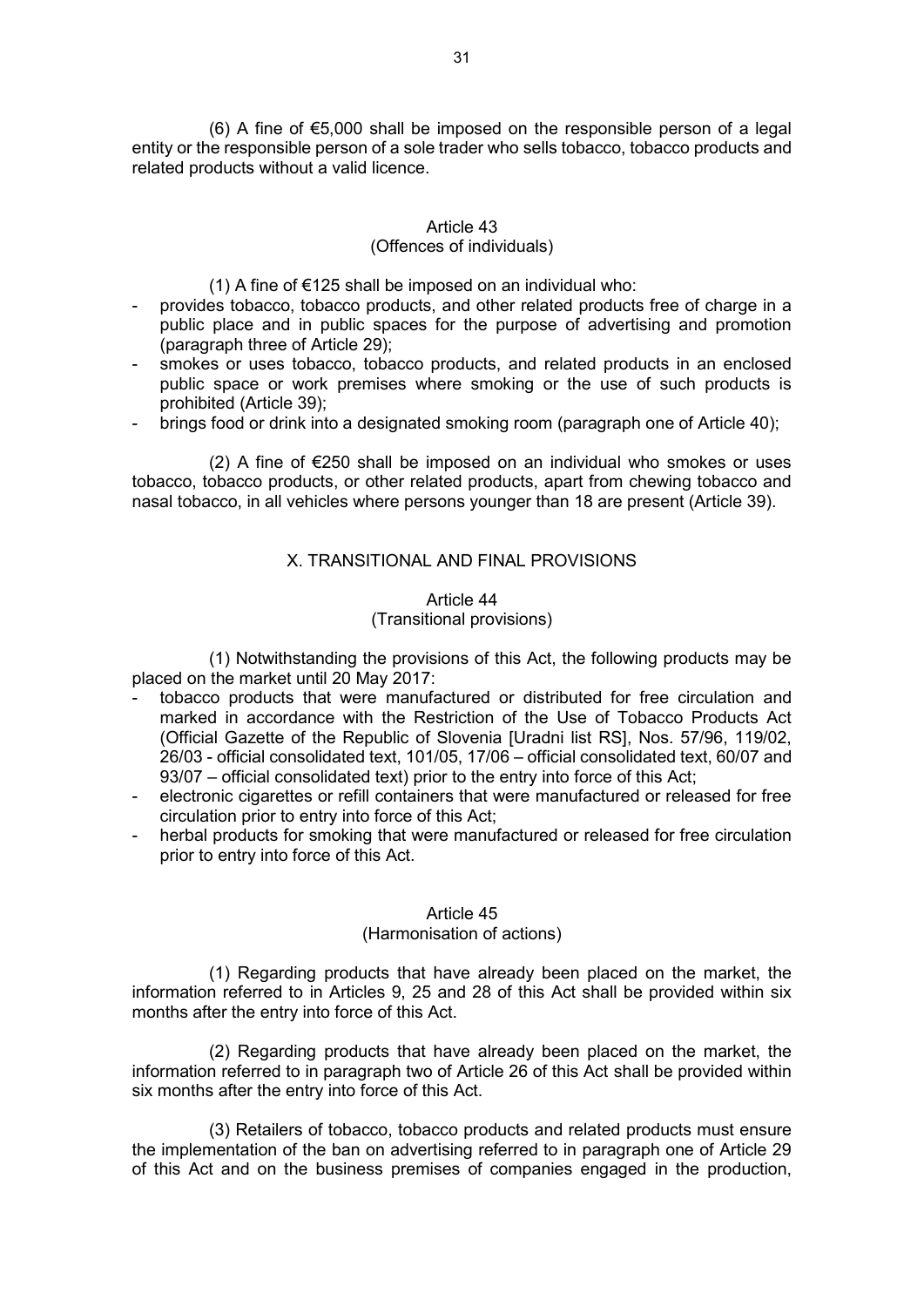distribution and wholesale of tobacco products, as well as on the exterior and interior signage of sales outlets selling tobacco products within three months after the entry into force of this Act.

(4) Retailers of tobacco, tobacco products, and related products shall fulfil the conditions regarding the visibility and accessibility of such products referred to in paragraph two of Article 29 of this Act within twelve months of the entry into force of this Act.

### Article 46

## (Establishing a licensing system for the sale of tobacco, tobacco products, and related products)

(1) The IT support for establishing a licensing system for the sale of tobacco, tobacco products and other related products shall be established within eight months of the entry into force of this Act.

(2) Retailers of tobacco, tobacco products, and related products shall apply for a license as referred to in Article 32 of this Act no later than within 14 months after the entry into force of this Act. These products may be sold without a license for another 20 months after the entry into force of this Act, provided that the licence is applied for within the said deadline.

# Article 47

## (Termination of validity)

(1) From the day this Act enters into force, the following shall cease to have effect:

- Restriction of the Use of Tobacco Products Act (Official Gazette of the Republic of Slovenia [Uradni list RS], Nos. 57/96, 119/02, 26/03 - official consolidated text, 101/05, 17/06 - official consolidated text, 60/07 and 93/07 - official consolidated text);
- Rules on the conditions to be met by the designated smoking room (Official Gazette of the Republic of Slovenia [Uradni list RS], Nos. 80/07 and 90/10);
- Rules on activity of the help line on stopping smoking (Official Gazette of the Republic of Slovenia [Uradni list RS], no. 80/07);
- Rules on the deadlines and methods of disseminating information that are within the competence of IPH RS concerning measurements of tobacco product content and ingredients (Official Gazette of the Republic of Slovenia [Uradni list RS], Nos. 62/03 and 35/06);
- Rules on the requirements to be met by the laboratory nominated to carry out measurements (Official Gazette of the Republic of Slovenia [Uradni list RS], Nos. 62/03 and 35/06).

(2) Notwithstanding the preceding paragraph, the provisions of indents two, three, four, and five shall apply until the adoption of implementing regulations issued pursuant to this Act.

Article 48 (Implementing regulations)